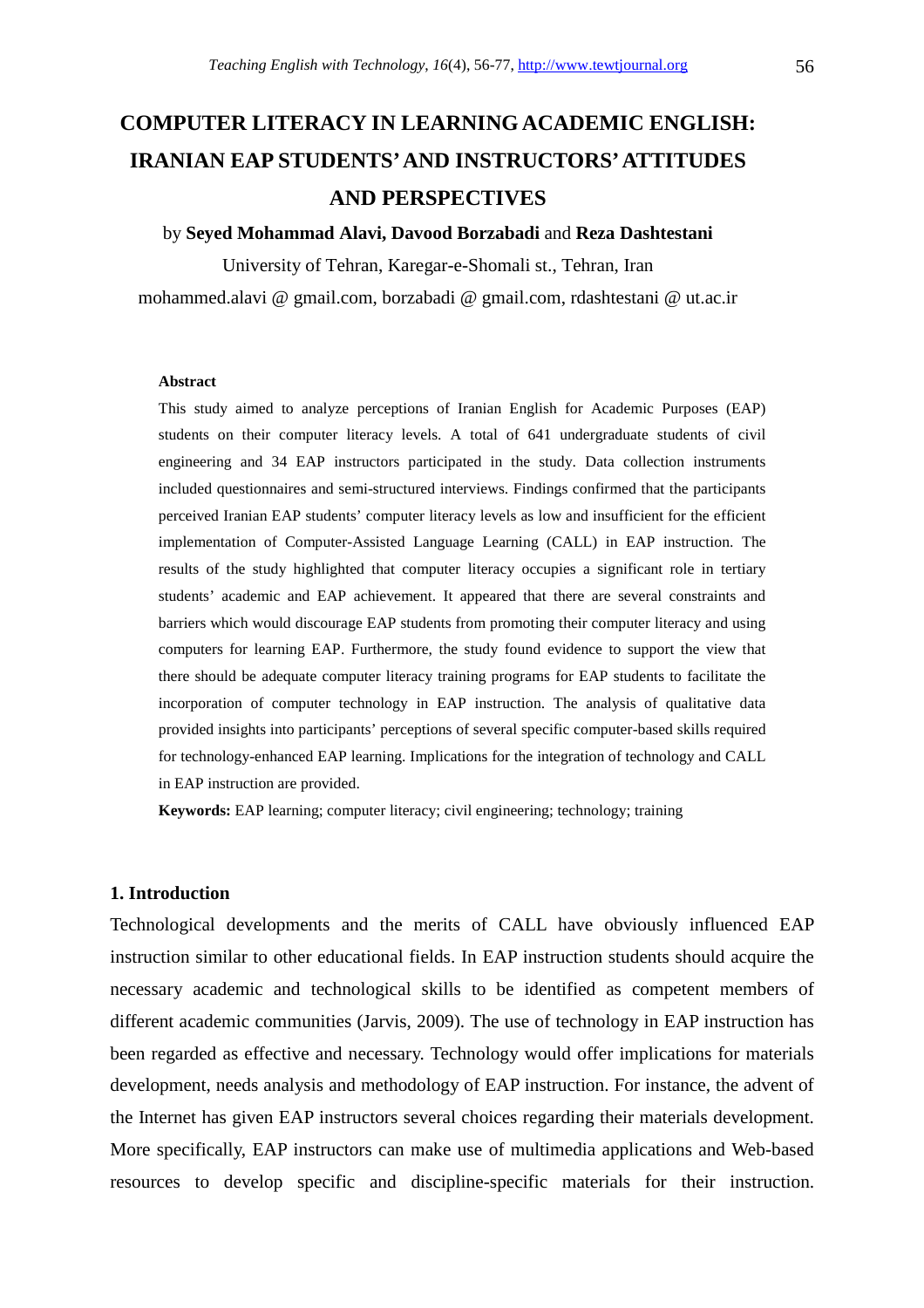Technology has encouraged us to redefine some key terms and concepts used in EAP instruction. These concepts include specificity, authenticity, cost-effectiveness, and needs (Arn´o, 2012).

Computer literacy plays an important role in EAP students' academic achievement. Jarvis & Pastuszka (2008) stress that EAP learners need to be academically competent and proficient to be able to operate efficiently in academic contexts. Nowadays, EAP students are expected to be electronically competent and be able to operate effectively in electronic contexts as well. This shows that electronic literacy should be included in the definition of academic literacy to give it a more comprehensive meaning and a broader sense. White (2003) further states that EAP learners also need a lot of support and training regarding their computer literacy if technology is going to be integrated into EAP instruction. Arn´o (2012) also stresses the fact that there have been a plethora of technological breakthroughs and changes recently, therefore, EAP students should be equipped with the necessary technological, communication, and critical skills to study and operate in international and academic environments. Similarly, Jarvis (2009) points to the problem of e-literacy for EAP students when he mentions the challenges of computer-assisted EAP instruction. "The notion of equipping learners for academic study raises specific challenges of e-literacy for non-native speakers of English and it is by no means clear whether EAP providers are rising to this challenge" (Jarvis, 2009, p.57). Jarvis (2009) further recommends including Information and Communication Technology (ICT) study skills for EAP students.

As for the importance of the integration of technology in EAP instruction, Jarvis and Pastuszka (2008) suggest that there is a close link between EAP and CALL. To argue the significance of the implementation of CALL in EAP instruction, Jarvis (2005) suggests that a wide range of electronic and computer-based materials are used in university courses, higher education and EAP instruction. Moreover, in EAP courses students should be able to read authentic academic materials. Computer-based and online resources are commonly rich regarding their authenticity (Plastina, 2003). Jarvis (2009) suggests that the two main areas should be touched upon if computers are to be integrated into EAP instruction, namely preparing EAP learners for their academic purposes and facilitating language learning.

In the recent years, developments in the field of educational technology and CALL have influenced EAP instruction considerably (Arno, 2012; Jarvis, 2009; Plastina, 2003). As a result, in EAP contexts, students should acquire the necessary academic and digital literacy to be identified as competent members of their academic discourse communities (Jarvis, 2009). The integration of technology into EAP instruction provides tremendous opportunities for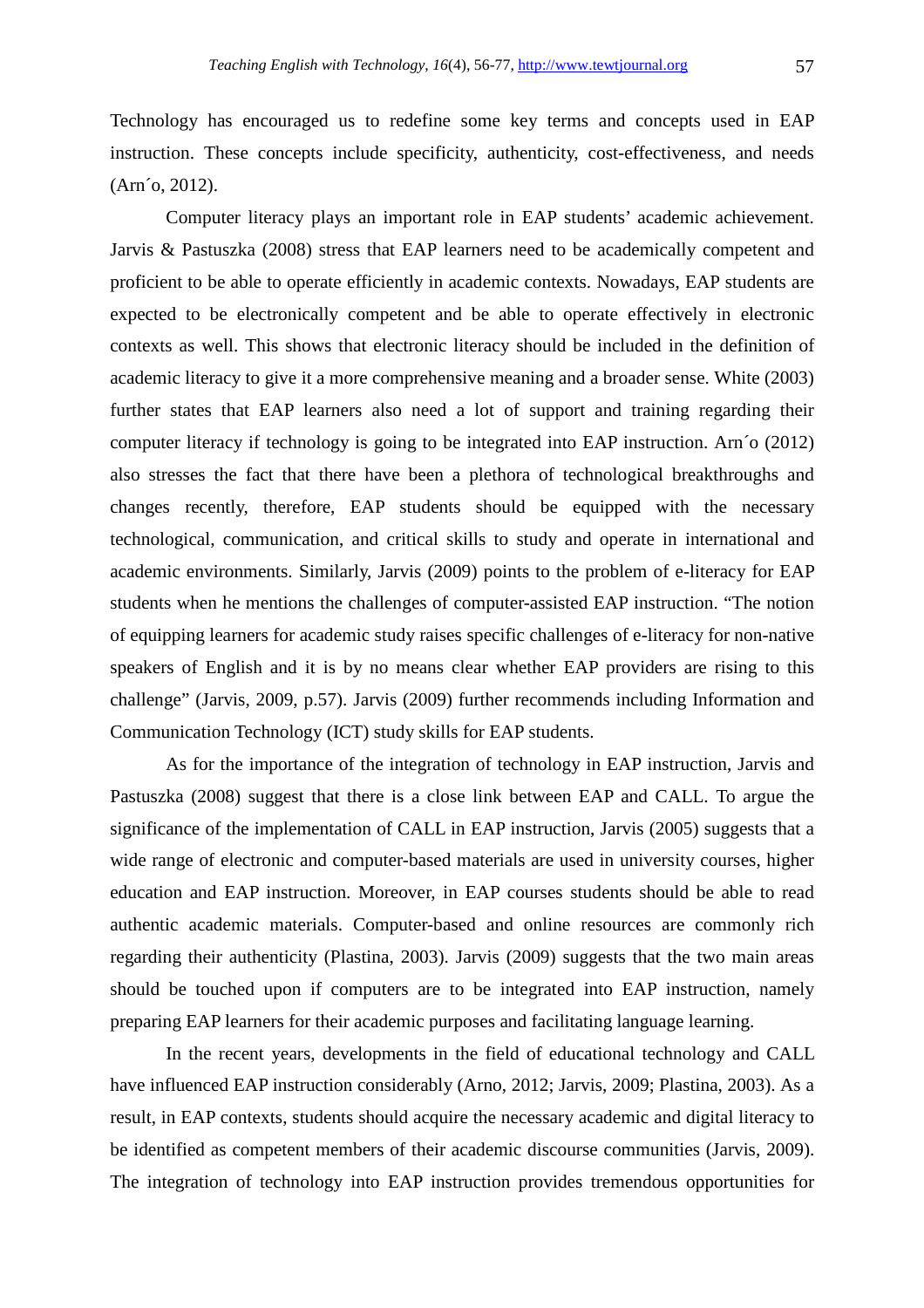instructors and learners to improve the quality of instruction and learning. Specifically, technology offers implications for materials development, needs analysis, and methodology of EAP instruction. The Internet, together with online language learning tools and applications, can empower EAP instructors and materials developers to produce authentic and up-dated materials related to students' needs and preferences (Plastina, 2003). In addition, EAP instructors can make use of multimedia applications and Web-based resources to develop authentic and discipline-specific materials for EAP instruction. Technology has encouraged us to redefine key terms and concepts of EAP instruction, including authenticity, costeffectiveness, and needs (Arno, 2012).

Out of all definitions proposed for computer literacy, the one provided by Son, Robb, and Charismiadji (2011) was adopted for the purposes of this study. They define computer literacy as "the ability to use computers at an adequate level for creation, communication and collaboration in a literate society" (p. 26). This definition was adopted for two reasons. First, this definition is one of the most recent and comprehensive definitions which was presented for computer literacy. Second, the emphasis on the concept of the "literate society" might be closely relevant to the characteristics of EAP instruction. In EAP contexts, students should be socialized into academic communities, which are are specialized types of literate societies (Hyland, 2006).

Flowerdew and Peacock (2001, p. 8) define EAP as "the teaching of English with the specific aim of helping learners to study, conduct research or teach in that language". Moreover, EAP courses are based on the needs, learning styles and preferences of students. These courses are based on the principles of learner-centered approaches to education (Hutchinson & Waters, 1987; Hyland, 2006).

### **2. Background to the study**

To date, several research studies have been undertaken on EFL/EAP students' perceptions of their computer literacy. For instance, Bataineh and Baniabdelrahman (2006) investigated Jordanian EFL students' perceptions of their computer literacy employing a survey study. Students reported that they were incompetent in more advanced computer skills, while they were competent in basic computer skills. No significant effect was found for gender, but a significant effect was actually observed for the year of study regarding students' perceptions of their computer literacy. In a qualitative-quantitative study using questionnaires and interviews, Dashtestani (2015) explored computer literacy, self-efficacy and attitudes of 120 Iranian EAP students of four different disciplines (i.e., biology, political sciences, psychology,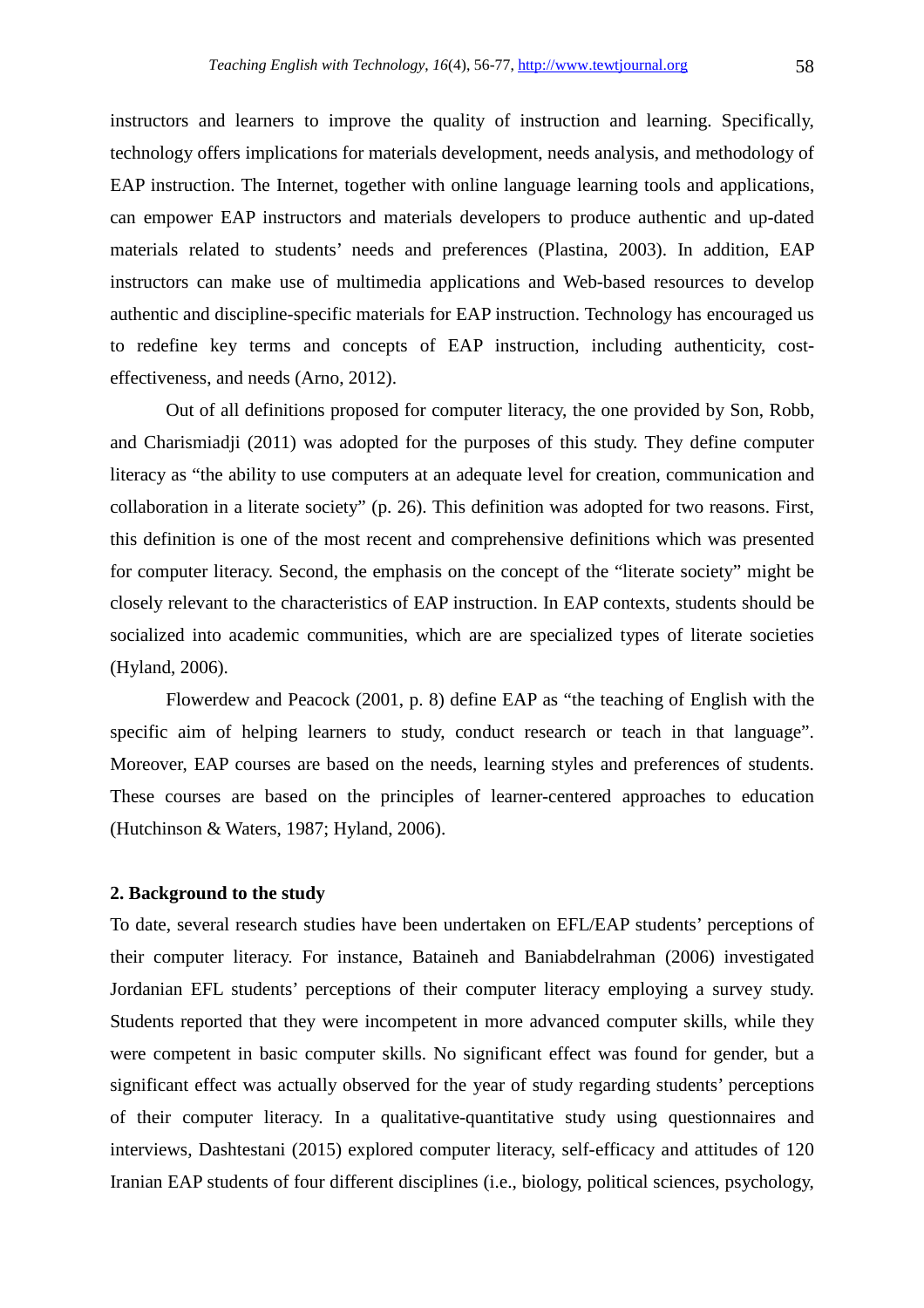and law) towards Web-based assessment of academic vocabulary. A Web-based test of academic vocabulary was administered to students. The findings revealed that the EAP students had positive attitudes toward the Web-based test and enjoyed high levels of selfefficacy in using computers. Kiliç-Çakmak (2010) examined learning strategies and motivational factors predicting information literacy and self-efficacy of e-learning students. She argued that meta-cognitive, effort management, elaboration and critical thinking strategies, as well as belief control strategies predict different aspects of information literacy self-efficacy.

In Japan, Murray and Blyth (2011) analyzed perceptions of 103 university students of their computer literacy levels. They reported that the students lacked competence in using several computer applications, including word-processing, spreadsheets and presentation software tools. They pointed out that the participants lacked knowledge of communication, computers, the Internet and software tools. Similarly, Lockley (2011) assessed perceptions of 105 Japanese students on using ICT. He found that the Japanese students lacked competence in most aspects of ICT, whereas they frequently used computers and the Internet at home and received instruction at schools. He concludes that students learn how to use some software tools at high schools, while they do not need to use them in actual situations.

Verezub, Grossi, Howard and Watkin (2008) undertook a study on building electronic literacy for vocational education and student training. They pointed out that training to apply meta-cognitive strategies enhanced comprehension in the hypertext context. Chen (2006) conducted a case study on the development of email literacy. Using a critical discourse analysis approach, he identified the complexity of an L2 learner's evolving e-mail practice and attempt for appropriateness, particularly in the participants' e-mail communications with professors. Simpson (2005) evaluated the learning of certain skills associated with electronic literacy, namely discourse management and technological skills involved in using synchronous computer-mediated communication (SCMC).

To summarize, previous research has shown that computer literacy and its development are complicated issues. In addition, most students lack adequate levels of computer literacy, which are required for educational purposes. Computer literacy appears to differ from context to context. The findings of previous research on computer literacy imply that the majority of students need training for the efficient use of computers and technology for educational purposes.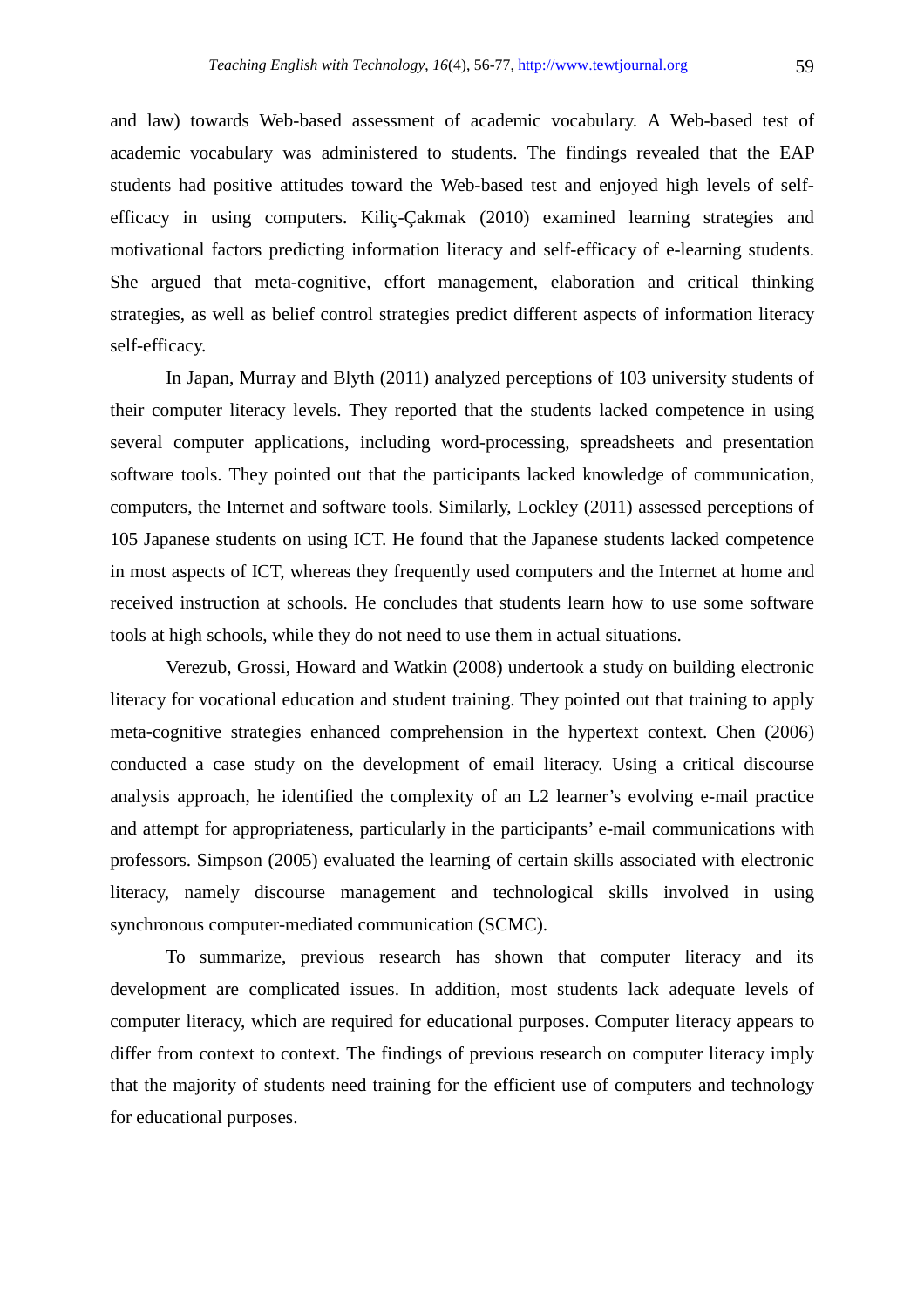**3. The study** 

### **3.1. The rationale for conducting this study**

Plastina (2003) expresses her concern over the fact that limited attention has been directed towards the link between CALL and EAP in the previous literature of language learning. This concern might be best manifested when she asserts that "research relating CALL to General English issues has been carried out, but little attention has been paid to the use of computers in EAP. EAP practitioners have principally grounded their research in the fields of academic writing, academic reading and academic assessment without much noteworthy research on EAP related to CALL" (Plastina, 2003, p.16). Jarvis and Pastuszka (2008) also emphasize that information technology offers several implications and applications for EAP instruction. Concerning the use of computers in EAP contexts, Warschauer (2002) maintains that computers and computer-mediated communication (CMC) would improve interactions at different levels. These interactions among different EAP students and a broader academic community will help learners to be socialized into their academic discourse communities. More importantly, as Plastina (2003) points out, the sociolinguistic and social constructivist view to EAP is in accordance with the principles of integrative CALL (Warschauer & Healey, 1998). Therefore, both approaches emphasize "the value of integrating language skills and technology to combine authentic language, learner autonomy with information processing and communication" (Plastina, 2003, P. 17).

To date, several empirical research studies have been published regarding the issue of computer literacy in the field of EAP instruction. Similarly, some research has been conducted on the use of technology in EAP instruction. Many of the claims about the use of technology in EAP instruction should be backed up by sound empirical evidence. Therefore, this study enriches the literature on the implementation of CALL in EAP instruction. Moreover, the findings will have implications for all stakeholders of EAP, especially on how to gear courses to different types of technological needs, proficiencies and preferences of EAP students. EAP course designers would be able to have a profile of technological needs, perceptions, proficiencies and lacks of EAP students based on which they will be able to design efficient and effective EAP courses systematically. To achieve these aims, the discipline of engineering was selected in this study since some emphasis has been previously placed on the integration of computer technology courses into engineering curricula (Lawal, Adegbemile, Aribisala, & Oke, 2008). It is also stated that engineering stakeholders should be electronically literate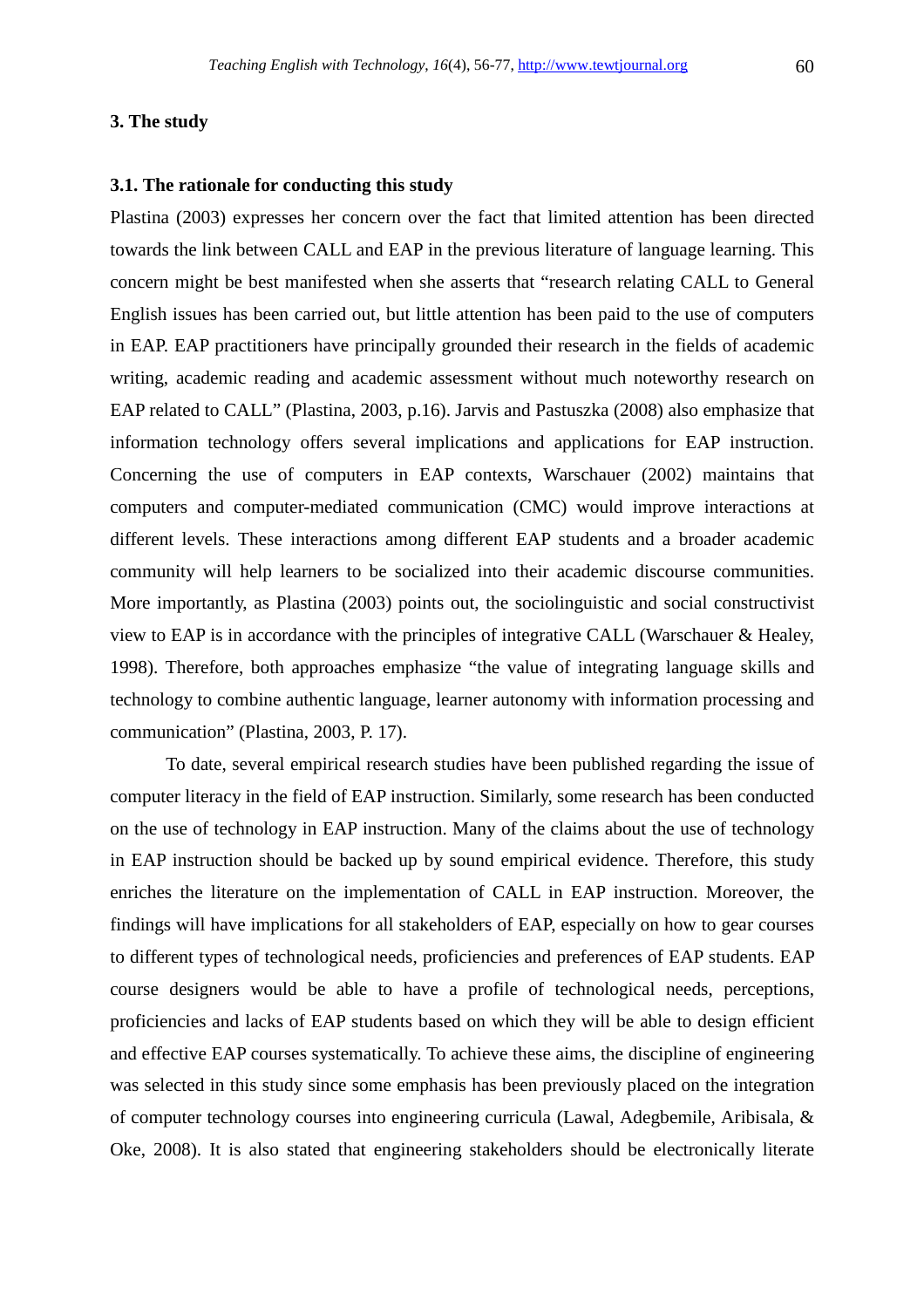(Lawal et al., 2008). Finally, civil engineering is one of those majors about which limited research has been conducted in the EAP literature.

These assumptions led to the formulation of the research questions of this study as follows:

- 1. What are the perceptions of EAP students and EAP instructors of civil engineering about EAP students' computer literacy levels?
- 2. What are the perceptions of EAP students and EAP instructors of civil engineering of the necessary computer-based literacy skills required for EAP learning?
- 3. What are the attitudes of EAP students and EAP instructors of civil engineering toward the role of computer literacy in students' academic and EAP success?
- 4. What are the perceptions of EAP students and EAP instructors of civil engineering of the challenges and barriers that limit students' computer literacy?

### **3.2. Research design**

This study was designed based on a survey in support of a qualitative paradigm. Questionnaires were administered to EAP undergraduates and qualitative data were collected employing in-depth semi-structured interviews with EAP undergraduates and instructors. Surveys are commonly used in EAP needs analysis studies. The rationale for using a survey was that the results of surveys can provide useful profiles of information about EAP students' needs and the data will facilitate EAP curriculum development and course designing practices in the future (Jordan, 1997).

### **3.3. Instruments and data analysis**

### **3.3.1. Questionnaire**

To answer the research questions, a questionnaire on student computer literacy was designed. In EAP research methodology, questionnaires can provide valuable information on EAP students' needs, perceptions and attitudes (Jordan, 1997). The design of the questionnaire was backed up by the extensive review of the literature linked to computer literacy and the use of technology in EAP instruction (e.g., Arno, 2012; Bataineh & Baniabdelrahman, 2006; Corbel & Gruba, 2004; Godwin-Jones, 2000; Jarvis, 2009; Warschauer & Liaw, 2010) as well as the feedback received from several EAP students and instructors prior to the conduction of the study.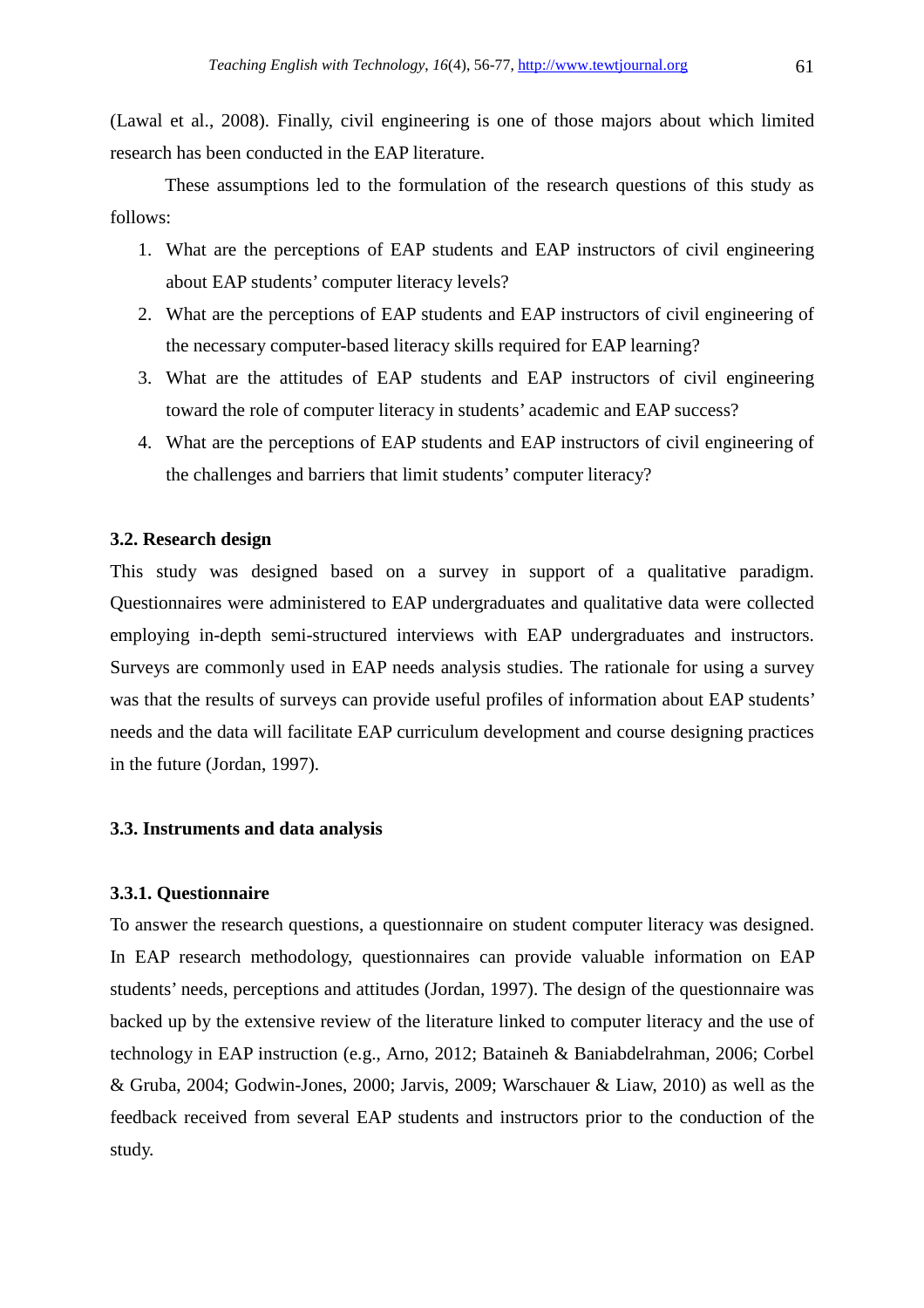The six sections of the survey were as follows: Section I (demographic information); Section II (students' perceptions of their computer literacy, 25 items); Section III (factors that limit students' computer literacy, 7 items); Section IV (attitudes toward computer literacy, 2 items); Section V (having a course on computer literacy training, 1 item); Section VI (openended items, 3 items). In total, the questionnaire comprised 38 items with a four-point Likert scale format.

Considering the internal consistency and reliability of the questionnaire, a satisfactory range of Cronbach's Alpha reliability coefficient was achieved  $(\alpha=0.87-0.91)$ , which was appropriate for the purposes of this study. In addition, the content of the questionnaire was validated by a jury of seven senior university professors of EAP, civil engineering and computer sciences. After several sessions of evaluating the items of the questionnaire, certain items were deleted and the content of the questionnaire was improved.

The Persian versions of the questionnaire were distributed among the EAP students and the questionnaires were completed in class. With regard to the objectives of the study, a descriptive analysis was performed to analyze the perceptions of the participants reflected in the quantitative data with the statistical analysis computer package SPSS 16. The mean and standard deviation analyses were used while describing the data. The descriptive procedure of data analysis was used for the results of the questionnaires since this data analysis procedure yields valuable information about the nature of a particular group of individuals (Best & Kahn, 2006).

### **3.3.2. Semi-structured interview**

In EAP research methodology, interviews provide researchers with rich information on students' skills, attitudes and expectations. The triangulated use of interviews and questionnaires to enrich the data is recommended by EAP experts (Jordan, 1997).

 Accordingly, to obtain in-depth insights into EAP students' and instructors' perceptions, interviews were conducted. Several aspects and issues related to the focus of the study were taken into consideration in the development of the questions of the interviews. The interview questions were based on the focus of the study and the literature reviewed in the survey phase of the study (i.e., the levels of computer literacy of EAP students, the limitations of using computers in EAP courses, the role of computer literacy in students' EAP and academic success, necessary computer literacy skills required for EAP courses and the need for a training course on computer literacy for EAP students). To compare participants'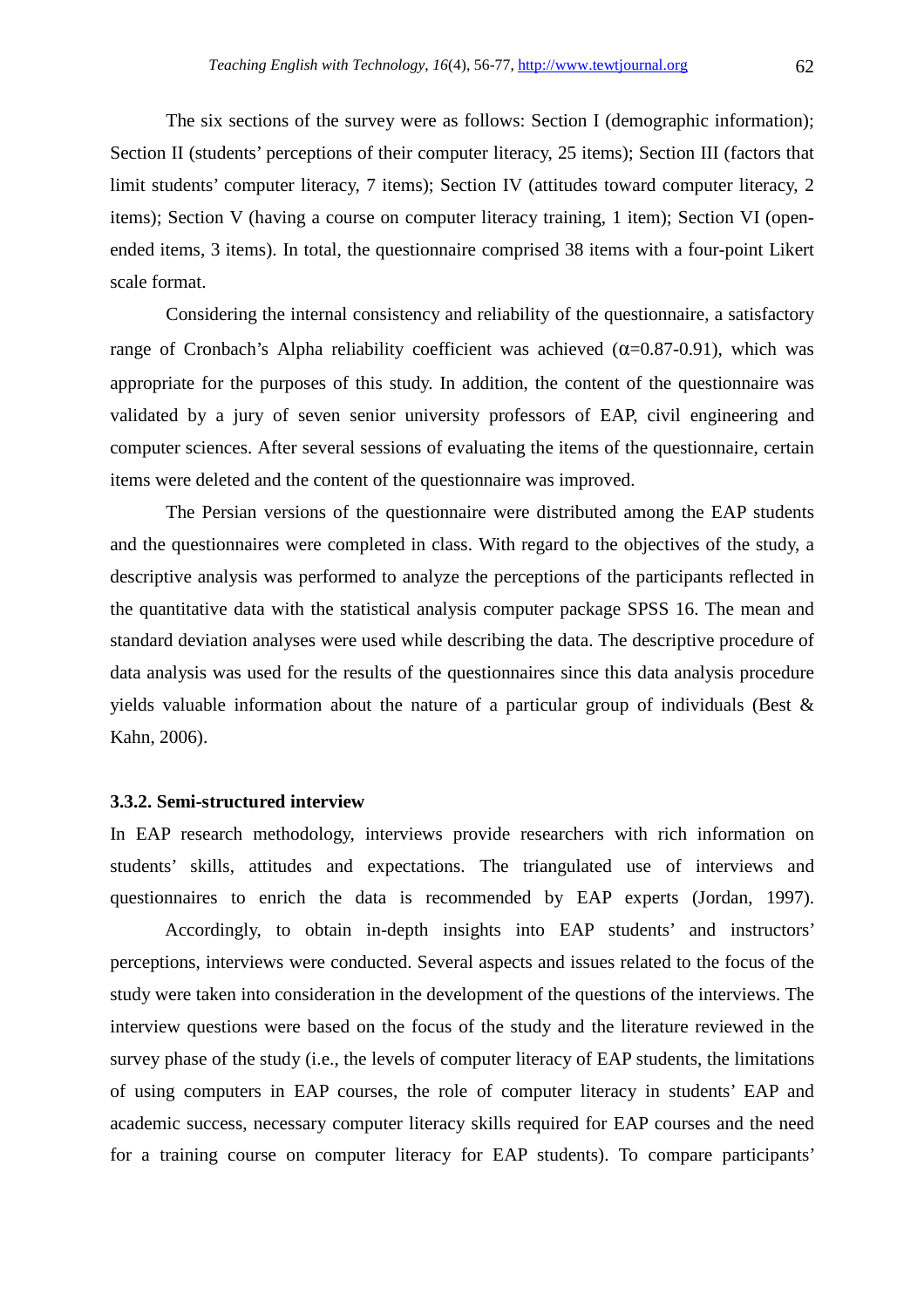perceptions, the EAP students and instructors were asked the same questions. Open-ended questions were used to explore the perceptions of the participants. The questions of the interview were validated by the jury of seven EAP, civil engineering and computer instructors. The questions of the students' interview were as follows:

- 1. What do you think about your computer literacy level?
- 2. What factors might limit your use of computers for EAP learning?
- 3. What is the role of computer literacy in your EAP success?
- 4. What is the role of computer literacy in your academic success?
- 5. What is your opinion on including a computer literacy course in the university curriculum?
- 6. What do you think are the necessary computer literacy skills that EAP learners should learn/know?

The EAP students who participated in the interviews were those who had taken part in the questionnaire phase of the study. The purposes of the study were explained to them and the participants took part in the interview phase of the study voluntarily. The purposes of the study were also explained to the EAP instructors prior to their voluntary participation in the interviews. To analyze the qualitative data, content analysis was applied to the results of the interviews. Content analysis is appropriate for the semi-structured data analysis since it produces in-depth descriptions on the participants' statements of their views and perceptions (Denzin & Lincoln, 2000). The interviews were audio-taped, transcribed and translated into English. The interview data were read line by line by two coders. After ensuring coding consistency, the emerging themes were examined and reported. Also, excerpts from participants' statements were included.

### **3.4. Participants**

Out of all 700 questionnaires administered to the EAP students of civil engineering from seven Iranian universities, 641 completed questionnaires were returned. Both males (561) and females (80), whose ages ranged 20-26, were included in the sample group. All participants took part in the study voluntarily. The distribution of students from each university has been shown in Table 1. For anonymity reasons, the names of universities are shown in Roman numerals. Both public and non-public universities were included in the study. Due to adequacy of time and access, cluster sampling was used to ensure the generalizability of the results (Long, 2005). Also, 34 EAP instructors participated in this study. The interview participants took part in the interview phase of the study to provide qualitative and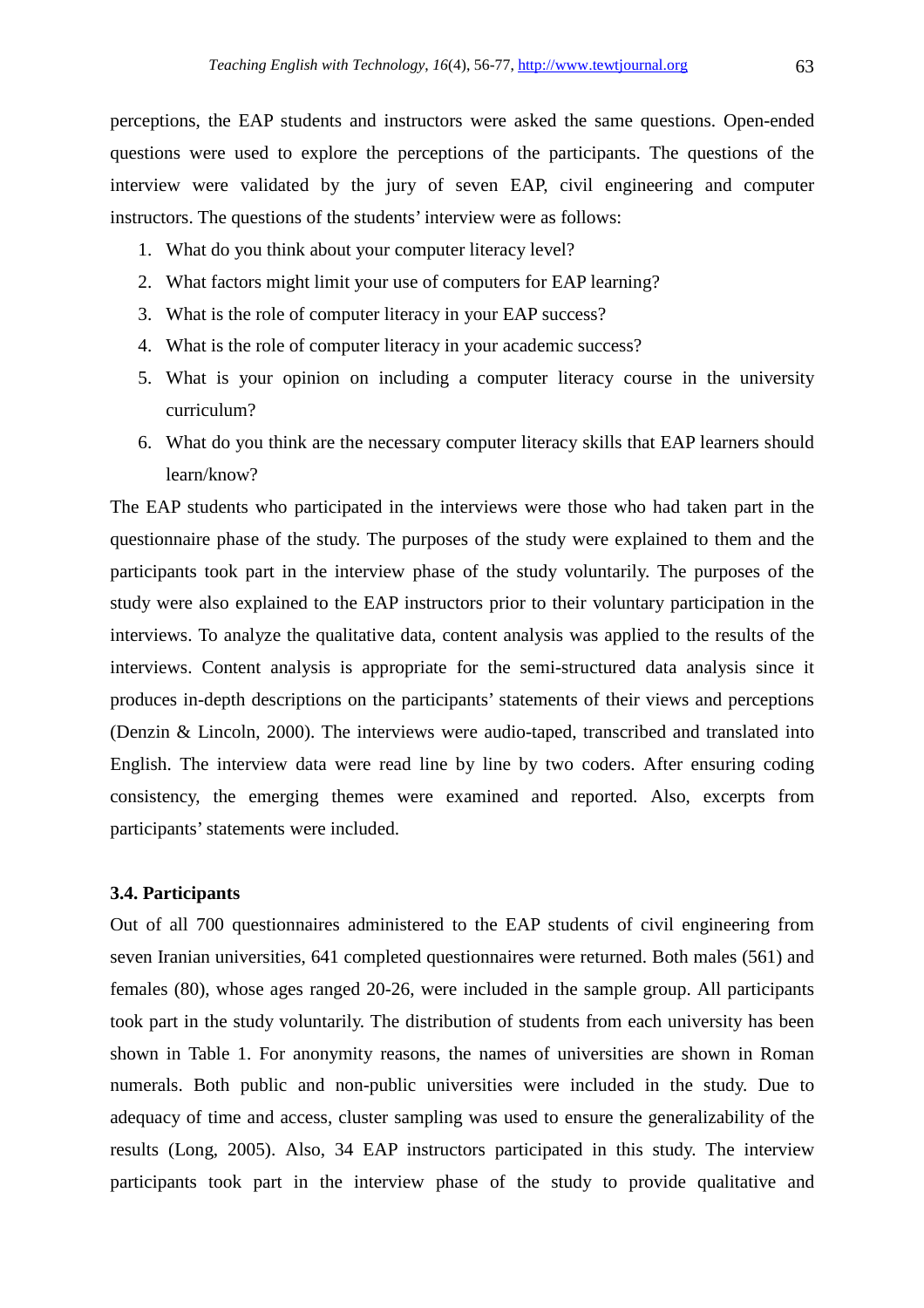supplementary data. They were MA holders (76%) and PhD holders (24%) of Applied Linguistics or English Literature. They had the average years of teaching experience of 9.73 (Table 2). They were selected from the universities from which the EAP students were selected.

| <b>University</b> | <b>Undergraduates of civil</b> | Percentage |
|-------------------|--------------------------------|------------|
|                   | engineering (Frequency)        |            |
| University I      | $N = 106$                      | 16.5%      |
| University II     | $N=98$                         | 15.3%      |
| University III    | $N = 111$                      | 17.3%      |
| University IV     | $N=88$                         | 13.7%      |
| University V      | $N=96$                         | 15%        |
| University VI     | $N=79$                         | 12.3%      |
| University VII    | $N=63$                         | 9.8%       |

Table 1. Distribution of EAP students who took part in the questionnaire survey

Table 2. Participants of questionnaire and interview phases of the study

| Questionnaire study | EAP students $(N=641)$ |                          |
|---------------------|------------------------|--------------------------|
| Interview study     | EAP students $(N=100)$ | EAP instructors $(N=34)$ |

### **3.5. Results**

### **3.5.1. Participants' perceptions of EAP students' levels of computer literacy**

### *Questionnaire results*

The total mean of the section related to students' perceptions of their computer literacy equals 2.3, which shows that the EAP students perceived themselves as *a little proficient* or *fairly proficient* in the use of computers in general (Table 3). A comparison of the means shows that the EAP students perceived themselves as *fairly proficient* or *proficient* in computer literacy skills such as formatting drives, copying files, deleting files, writing a compact disk, accessing information on a CD-ROM, installing programs on a hard disk, using the Internet, sending and receiving e-mails, printing selected information from a data base, using a word processor to create documents, typing skills and using a scanner to import graphics. The EAP students further perceived that they lacked proficiency or had limited proficiency in some computer skills, including using PowerPoint for educational purposes, using the computer in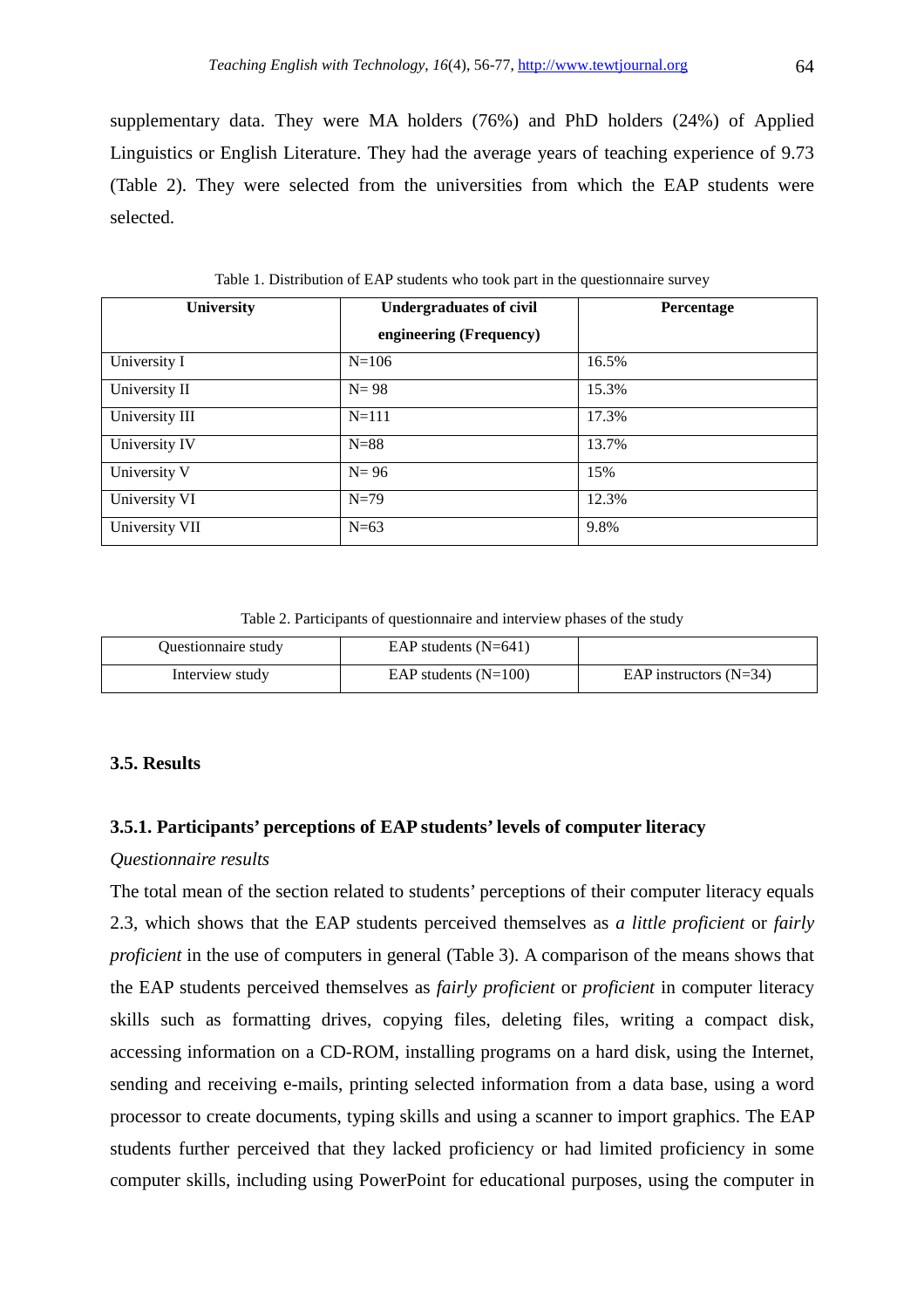academic researching, fixing common software problems, fixing common hardware problems, using suitable search engines, installing operating systems, creating a spreadsheet, creating a database, programming skills, creating and maintaining a basic weblog, digital image manipulation, using a wiki, and using RSS feeds to store and retrieve information.

|                                                   |                                                  |                                               | <b>Scales</b>           |               |             |                   |
|---------------------------------------------------|--------------------------------------------------|-----------------------------------------------|-------------------------|---------------|-------------|-------------------|
| $N = 641$                                         | 1. Not<br>proficient                             | 2. A little<br>proficient                     | 3. Fairly<br>proficient | 4. Proficient | <b>Mean</b> | <b>SD</b>         |
| <b>Copying files</b>                              |                                                  |                                               |                         |               | 3.6         | 0.71              |
| <b>Deleting files</b>                             |                                                  |                                               |                         |               | 3.59        | 0.74              |
|                                                   | Installing a program on a hard disk              |                                               |                         |               | 3.03        | 1.04              |
|                                                   | <b>Installing operating systems</b>              |                                               |                         |               | 2.17        | 0.97              |
|                                                   | Accessing information on a CD-ROM                |                                               |                         |               | 3.54        | 0.73              |
| <b>Formatting drives</b>                          |                                                  |                                               |                         |               | 3.67        | 0.72              |
| Writing a compact disk                            |                                                  |                                               |                         |               | 3.4         | 0.84              |
|                                                   | Using a scanner to import graphics               |                                               |                         |               | 2.55        | 1.66              |
|                                                   |                                                  | Printing selected information from a database |                         |               | 2.64        | 1.07              |
|                                                   | <b>Fixing common hardware problems</b>           |                                               |                         |               | 1.62        | 0.84              |
|                                                   | <b>Fixing common software problems</b>           |                                               |                         |               | 1.95        | $\mathbf{1}$      |
|                                                   | <b>Using PowerPoint for educational purposes</b> |                                               |                         |               | 1.5         | 0.85              |
| Using a word processor to create documents        |                                                  |                                               |                         | 2.83          | 1.02        |                   |
| <b>Programming skills</b>                         |                                                  |                                               |                         |               | 1.34        | 0.64              |
| <b>Typing skills</b>                              |                                                  |                                               |                         |               | 2.69        | $\overline{1.08}$ |
| Digital image manipulation                        |                                                  |                                               |                         |               | 1.92        | 1.05              |
| <b>Creating a spreadsheet</b>                     |                                                  |                                               |                         |               | 1.88        | 0.92              |
| <b>Creating a database</b>                        |                                                  |                                               |                         |               | 1.62        | 0.83              |
|                                                   | Using the computer in academic researching       |                                               |                         |               | 2.14        | 0.97              |
| <b>Using the Internet</b>                         |                                                  |                                               |                         |               | 2.86        | 1.05              |
|                                                   | Sending and receiving emails                     |                                               |                         |               | 2.69        | $\overline{1.08}$ |
|                                                   | <b>Using suitable search engines</b>             |                                               |                         |               | 2.13        | 1.09              |
|                                                   | Creating and maintaining a basic weblog          |                                               |                         |               | 1.28        | 0.60              |
| Using a wiki                                      |                                                  |                                               |                         |               | 2.04        | 0.98              |
| Using RSS feeds to store and retrieve information |                                                  |                                               |                         |               | 1.78        | 0.97              |

Table 3. Perceptions of EAP students of their levels of computer literacy

### *Interview results*

In the interviews, many EAP students stated that their levels of computer literacy were low. They asserted that they mostly use computers for non-academic purposes. The EAP students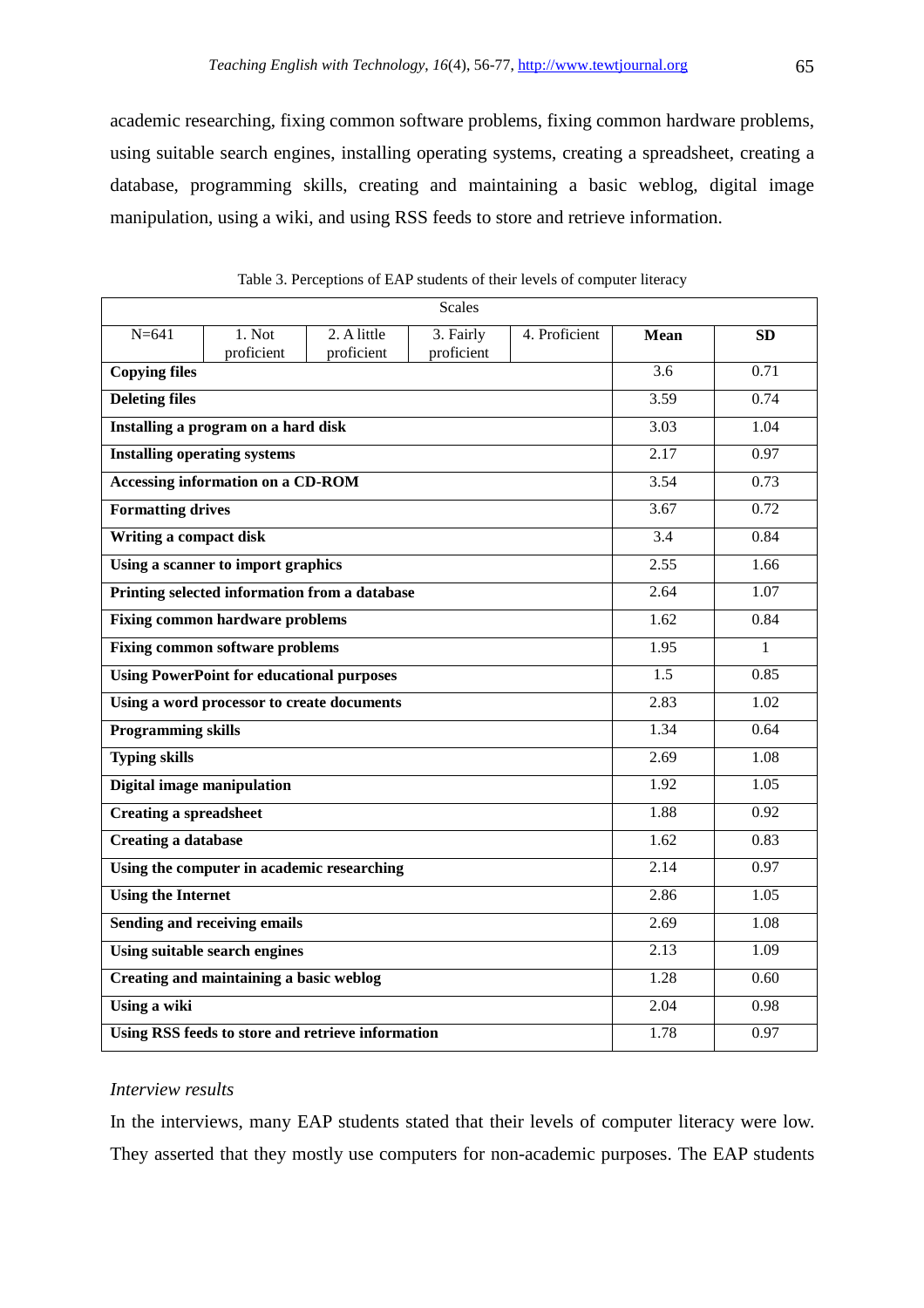reported that they lacked English proficiency. More importantly, the EAP students mentioned that they needed to know and learn more about the use of computers in their EAP courses.

Well, I don't think that I know much about computers. I just know how to perform some simple and routine applications such as word processing, the Internet, e-mailing, and multimedia applications (Student 4).

Actually, we have not attended any courses regarding the uses of computers in our academic studies including EAP. I suppose my current computer literacy level is responsive to my current activities which are not academic ones. For academic purposes, I think I should have some computer literacy training (Student 14).

My academic and general English proficiency are not that high. Because of this I am not able to use the Internet-based academic information efficiently. I think I have to improve my English and computer literacy at the same time (Student 47).

Most of us, I mean the students of civil engineering have learned our computer literacy skills by ourselves in our homes and not in academic contexts. When we enter the academic arena, we are required to have high levels of computer literacy and English competence while we are not ready for them (Student 85).

Computers are changing every day and moment. New applications, software, hardware and other innovations are appearing and I think I have to update my knowledge of these new technologies. I think I am not competent in using computers concerning working with new technologies and applications (Student 54).

The EAP instructors stated that the EAP students need to improve their general and academic English proficiency because these two types of proficiency are interacting with computer literacy levels. They also perceived that students are not proficient enough in most computer literacy skills.

EAP students lack different sorts of proficiencies. General and academic English proficiencies are important ones. Also, they lack computer literacy skills which are important for both academic and EAP fields in engineering courses (Instructor 12).

I believe EAP students need to be more competent in using computers. They might be competent to use computers in non-academic contexts, but what about academic contexts which are more demanding and complicated? (Instructor 3).

### **3.5.2. Participants' perceptions of factors that limit EAP students' computer literacy levels**

### *Questionnaire results*

Examining the mean scores presented in Table 4 depicts that some challenges, including the lack of computers at universities, slow computers at universities, the lack of competence in appropriate use of computers, and the lack of motivation to use computers, are perceived as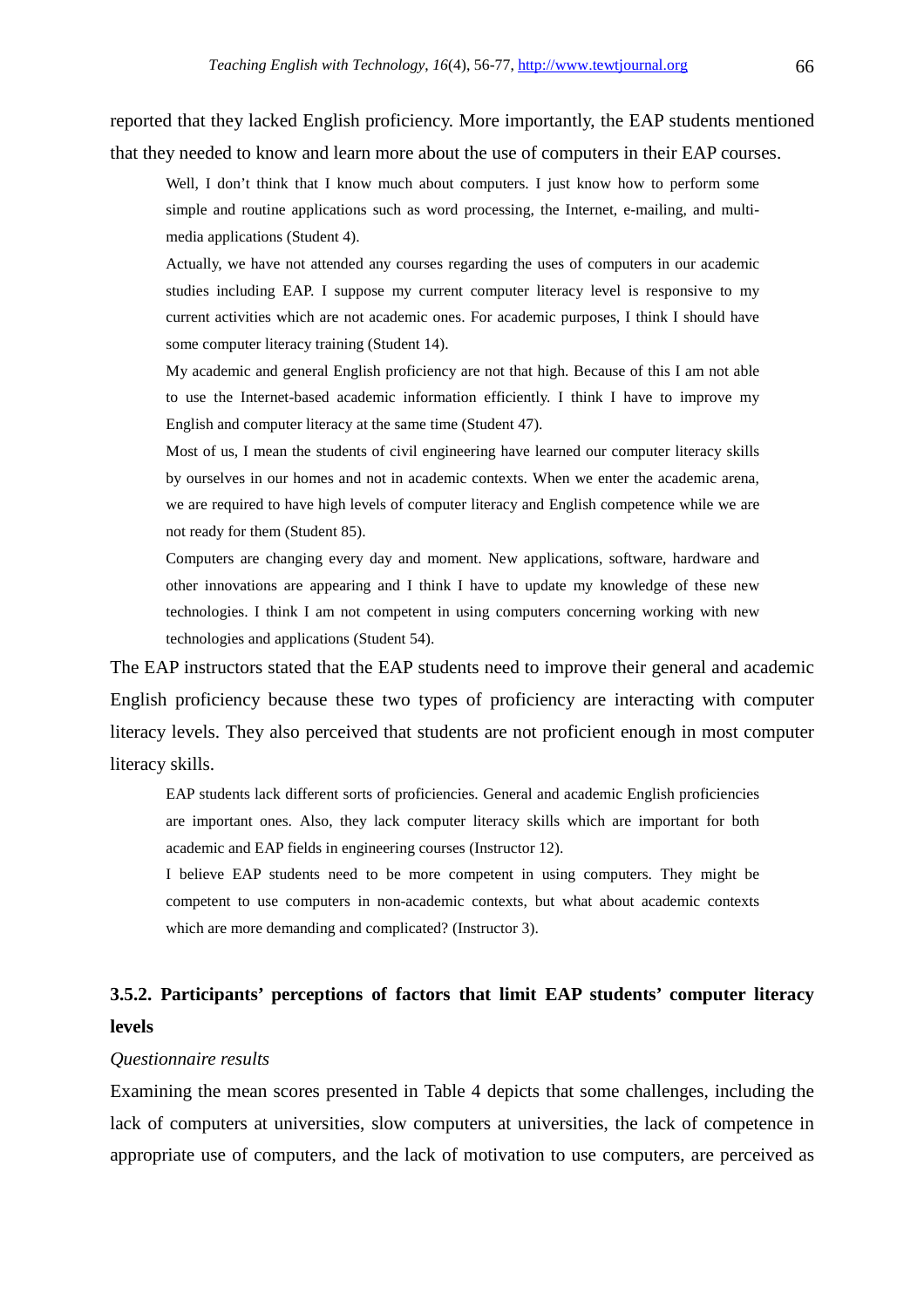*important* or *very importan*t by EAP students. On the contrary, the lack of time, hardware problems, and the high cost of using computers are perceived as *unimportant* or *somewhat important* factors which restrict the use of computers in EAP courses.

|                                                        | <b>Scales</b> |             |            |               |      |           |  |
|--------------------------------------------------------|---------------|-------------|------------|---------------|------|-----------|--|
|                                                        |               |             |            |               |      |           |  |
| $N = 641$                                              | $1.$ Not      | 2. A little | 3. Fairly  | 4. Proficient | Mean | <b>SD</b> |  |
|                                                        | proficient    | proficient  | proficient |               |      |           |  |
| The lack of time                                       |               |             |            |               | 2.1  | 0.94      |  |
| The lack of computers at universities                  |               |             |            |               | 3.19 | 0.79      |  |
| <b>Hardware problems</b>                               |               |             |            |               | 2.2  | 1.11      |  |
| Slow computers at universities                         |               |             |            |               | 2.98 | 0.99      |  |
| The lack of competence in appropriate use of computers |               |             |            |               | 2.67 | 1.13      |  |
| Not being motivated to use computers                   |               |             |            |               | 2.84 | 1.02      |  |
| <b>High cost of using computers</b>                    |               |             |            |               | 1.84 | 0.88      |  |

|  |  | Table 4. Perceptions of EAP students of factors that limit students' computer literacy |
|--|--|----------------------------------------------------------------------------------------|
|--|--|----------------------------------------------------------------------------------------|

### *Interview results*

Many EAP students and instructors stressed that there was a lack of computers at universities. Slow Internet connections, absence of computer-based training, the lack of financial support, ineffective EAP instruction methodologies and students' low computer competence were the other major constraints pointed out by the participants.

There's a clear the lack of computer-based facilities at universities. There are not enough computers for the use of all students. Most of computers available are old and slow (Student 27).

University authorities should support instructors to include computers in their EAP courses. We need to improve our technological equipment at universities and also encourage students to use computers for their academic studies by some awareness-raising measures maybe (Instructor 8).

The current EAP curriculum is not responsive to the integration of computers and technology. It's my belief that we should improve the current curriculum so that technology can be integrated into it efficiently (Instructor 22).

### **3.5.3. Participants' attitudes toward the role of computer literacy in EAP students' academic and EAP success**

*Questionnaire results*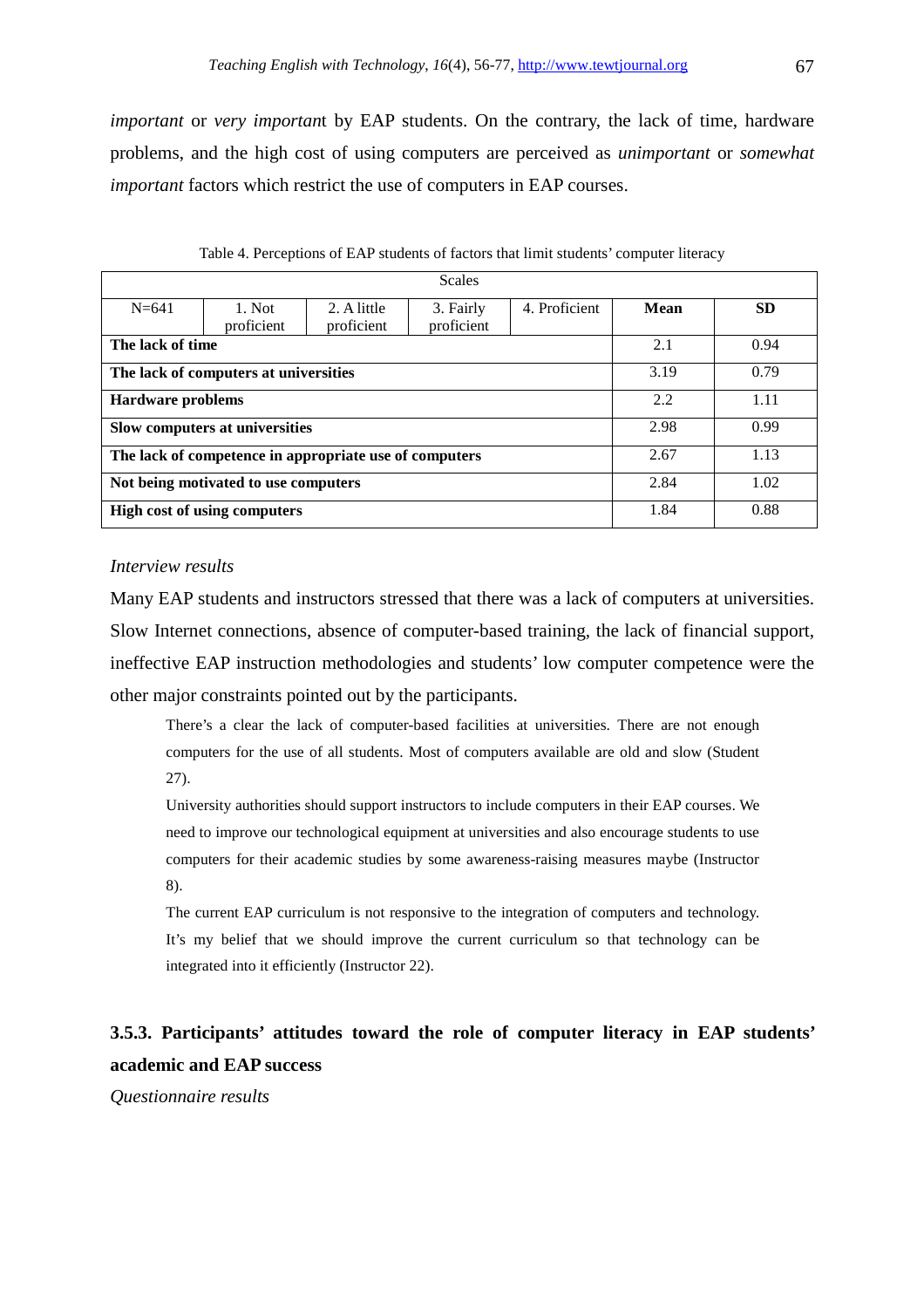The majority of EAP students perceived the role of computer literacy in their academic and EAP success as *very important* or *important* (Table 5). The EAP students further *strongly agreed* on having a course on developing their computer literacy (Table 6).

Table 5. Attitudes of EAP students toward the role of computer literacy in their academic and EAP success

| <b>Scales</b> |                                                             |                           |                         |               |      |    |
|---------------|-------------------------------------------------------------|---------------------------|-------------------------|---------------|------|----|
| $N = 641$     | 1. Not                                                      | 2. A little<br>proficient | 3. Fairly<br>proficient | 4. Proficient | Mean | SD |
|               | proficient                                                  |                           |                         |               |      |    |
|               | Role of computer literacy in EAP students' academic success | 3.66                      | 0.66                    |               |      |    |
|               | Role of computer literacy in students' EAP success          | 3.46                      | 0.79                    |               |      |    |

Table 6. Attitudes of EAP students toward having a course on developing computer literacy

|                                                 |                   |                           | Scales                  |               |      |     |
|-------------------------------------------------|-------------------|---------------------------|-------------------------|---------------|------|-----|
| $N = 641$                                       | Not<br>proficient | 2. A little<br>proficient | 3. Fairly<br>proficient | 4. Proficient | Mean | SD  |
| Having a course on developing computer literacy |                   |                           |                         |               | 3.73 | 0.6 |

### *Interview results*

Both EAP instructors and EAP students stated that computer literacy is a very important factor in EAP students' success in the field of EAP learning and their academic courses. The EAP instructors believed that computer literacy, academic literacy and Academic English proficiency depend on each other closely. The EAP instructors believed that we should try to improve these literacies at the same time in EAP instruction. Many EAP students also believed that the importance of computer literacy is not limited to EAP courses. They argued that computer literacy is important to all the subjects which are relevant to their field of study.

Computer literacy is very important for the students of civil engineering. We should be able to use different software and applications in our major (Student 73).

This is a fact that computer literacy is an important element of success in academic contexts. EAP courses are not exceptions in this regard (Student 61).

It's obvious that those students who are more competent in using computers, especially the Internet can be more up-dated and knowledgeable than others regarding the changes that occur in their disciplines (Instructor 30).

My opinion is that there is a relationship among different sorts of proficiencies. Thus, success in academic milieus depends on improving all of these proficiencies and it's clear that computer literacy is one of those necessary ones (Instructor 18).

Also, most EAP students deemed that having a course or a program which promotes their levels of computer literacy can be beneficial. The EAP instructors also agreed that students should have a course or program on improving their computer literacy. They asserted that in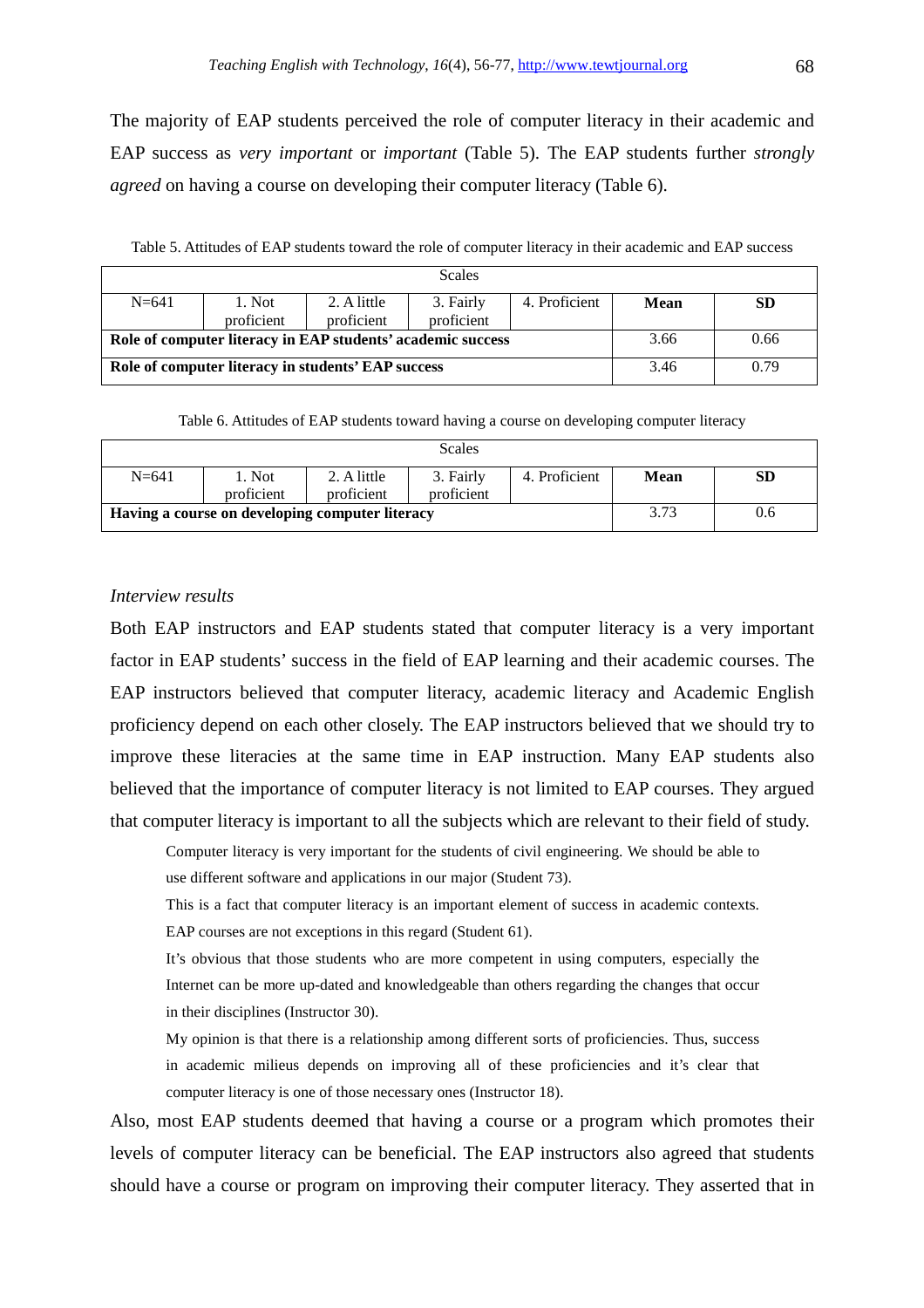addition to providing students with the relevant types of training, students need to be aware of and encouraged to include computers and technology in their educational practices. Students should be trained to use computers for their academic purposes.

Yes, it's a good idea to have some course-specific training on our computer literacy. Though, the course should be a specialized one which will help us to know new things about computers (Student 40).

The course would benefit EAP students a lot (Student 88).

The idea of training courses is good provided that they are designed based on students' specific needs. What is more effective, in my view, is continuous awareness-raising programs on the issue of computer literacy. I believe this would have a more permanent effect (Instructor 1).

## **3.5.4. Participants' perceptions of computer-based literacy skills necessary for EAP courses**

#### *Interview results*

The EAP instructors and students admitted that all students should be competent in various computer skills. The majority of participants perceived using online English dictionaries, using various search engines, developing advanced word-processing skills, exchanging academic emails in English, participating in English academic forums, reading and using academic cyber-genres and using computers in conducting academic research as important computer-based needs of EAP students. The EAP students reported that they need to know how to locate academic information on the Internet.

We need to find some texts related to our major in English on the Internet. I also guess that we should write academic articles in English, especially in our MS courses. Typing in English is also very important for students of civil engineering (Student 28).

Searching for locating English academic information is very important for us. Wikipedia also provides us with a lot of good information, but the problem is that we have to use the Persian version of Wikipedia and the information which has been translated into Persian is not complete and valid. We need to be able to read the English information on Wikipedia (Student 3).

Being able to use different kinds of search engines is very important. I think most of us Google and no other search engines. We need to know how to work with other search engines too (Student 66).

In my view, students of civil engineering should be competent enough to distinguish what kind of online English information is valid and what information is invalid (Student 58).

EAP students are supposed to be able to use different computer applications and also the Internet competently and critically. They need advanced levels of computer skills (Instructor 19).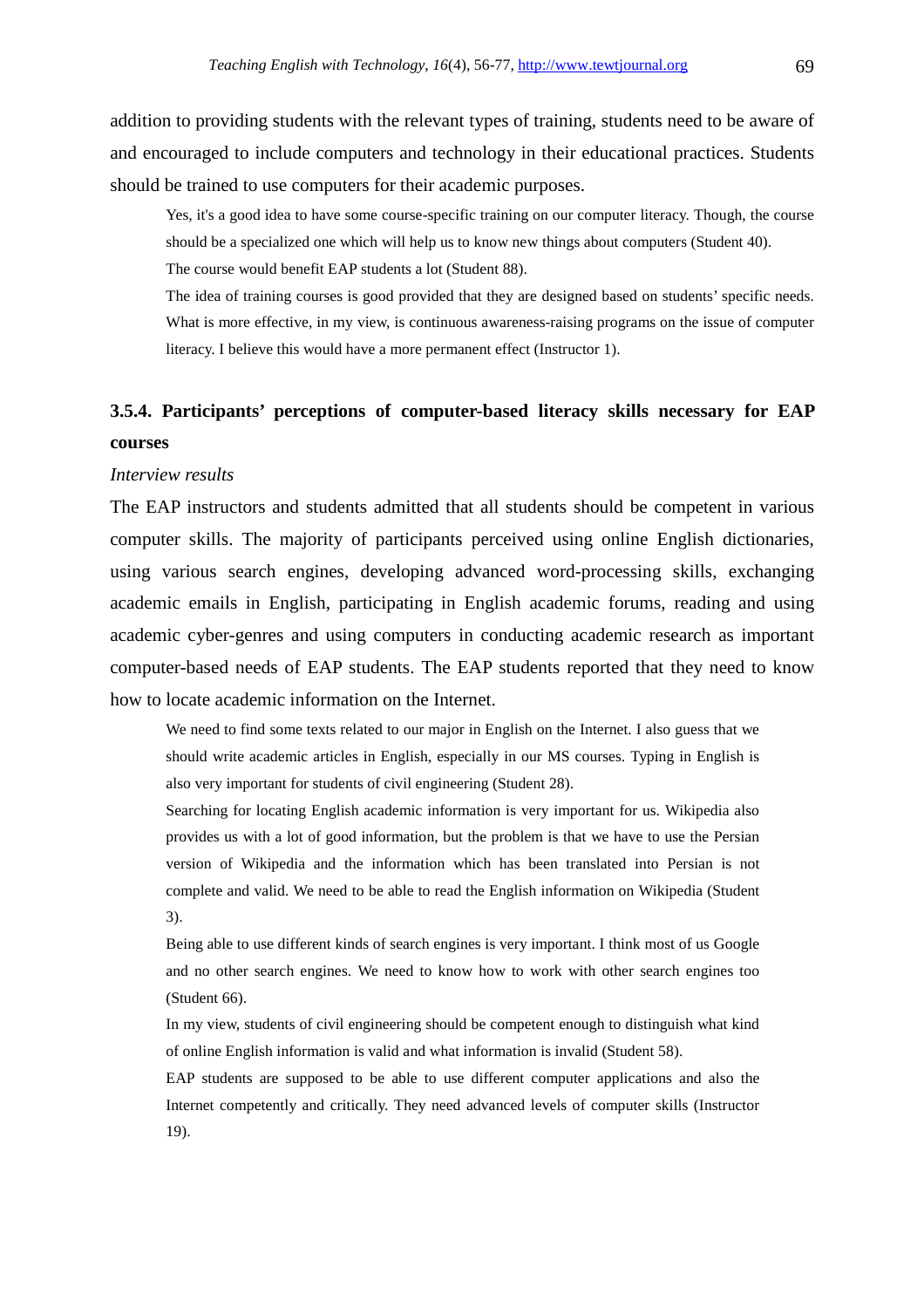### **4. Discussion**

The analysis of the quantitative and qualitative data indicated that the EAP students' levels of computer literacy are generally low. More importantly, the EAP students' seem to be incompetent in computer skills which are relevant to EAP learning. For instance, the use of wikis is deemed to promote autonomous and collaborative learning among EAP students (Felea & Stanca, 2010), while the findings of this study revealed that most Iranian EAP students were not competent to use wikis for their EAP learning effectively. Another computer skill which is relevant to EAP learning is the use of computers and the Internet for conducting academic research (Kasper, 2000). EAP students can further benefit from making use of and creating electronic genres such as blogs and databases (Toledo, 2006). Contrary to these expectations, the EAP students who participated in this study perceived themselves incompetent in using and creating blogs and databases for academic purposes. The competence to design and make PowerPoint presentations in English for Academic Purposes is yet another computer skill that can offer several merits for the students of EAP (Dashtestani, 2013). However, the EAP students who participated in this study perceived that they had a low level of proficiency of using PowerPoint for their academic purposes. A further computer literacy skill which can help EAP students to learn academic English is searching and organizing information via search engines. It is crucial that EAP students become able to evaluate the quality of academic information on the Internet (Jarvis, 2001). The findings showed that the EAP students showed a low level of competence to use search engines for their academic purposes. Arno (2012) points out that there is a close connection between the use of Web 2.0 applications and EAP learning. Web 2.0 applications can help EAP students be members of discourse communities, be exposed to various genres and receive authentic input. Creating and using websites are necessary skills that might contribute to EAP learning (Jarvis, 2004). Apparently, EAP students should be trained and instructed in how to use computer applications related to EAP learning appropriately and effectively.

Both instructors and students pointed out the significance of promoting students' computer literacy for EAP and academic learning. This implies that EAP authorities and providers should devote close attention to the issue of computer literacy and the ways of promoting EAP students' computer literacy levels. The participants expressed their positive attitudes toward the inclusion of training courses and programs to develop students' computer competence levels. This demand was put forward in other studies accordingly. Huckin (2007) suggests that electronic and online genres are new types of genres and students should be trained to read and produce these specialized types of genres. Jarvis (2009) calls for the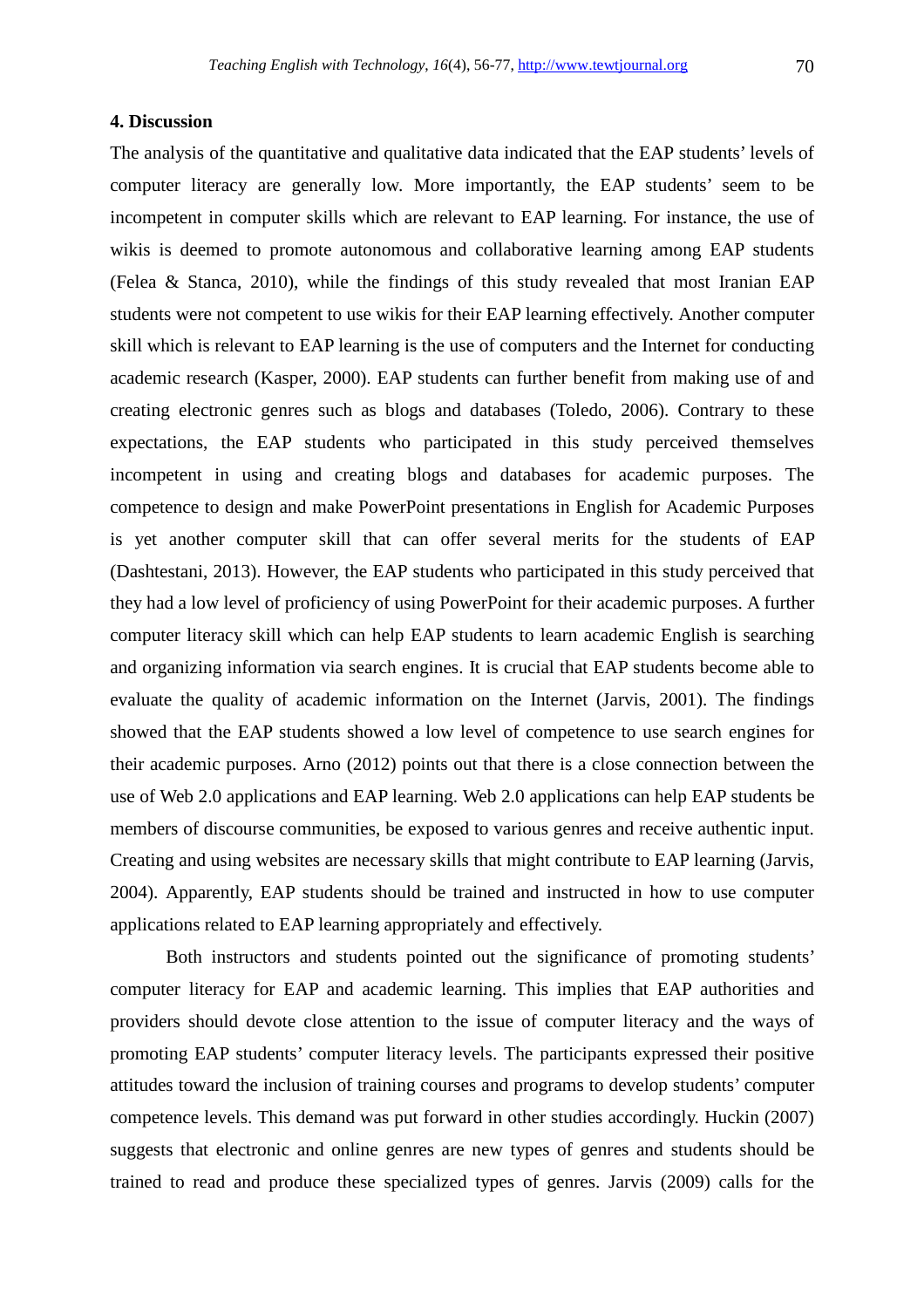integration of computer literacy courses in EAP curricula. When EAP students learn about technology, they can take advantage of the considerable opportunities to learn academic discourse. The results would suggest that computer literacy plays a considerable role in university students' EAP and academic achievement. This finding is congruent with the previous studies which suggested that the issues of computer literacy and academic success of university students are closely interrelated (Hyland & Hamp-Lyons, 2002; Warschauer, 2002). Arno & Rueda (2011) posit that EAP students of engineering show interest in the use and integration of technology in their EAP courses. They argue that technology should be integrated into engineering curricula since technology can offer engineering students a plethora of learning opportunities.

The results provided valuable information on several technology-based skills that the participants deemed as necessary and beneficial to be included in EAP instruction and learning. These computer literacy skills are similar to the computer skills suggested by Jarvis (2004) for students in EAP contexts, including using the Internet, writing and sending emails, word processing, using PowerPoint, creating websites and using multimedia. Accordingly, using online applications were perceived to be effective for EAP learning. Plastina (2003) argues that the Internet would be an appropriate resource for socializing EAP students into academic communities. Arno (2012) asserts that technology, especially the Internet, would provide EAP students with adequate discipline-specific materials and resources. Hyland (2006) highlights the importance of exploring the specific needs of EAP students in EAP courses and meeting these needs in language instruction.

Furthermore, there are several obstacles that might discourage EAP students from using computers for their academic and EAP practices. Pragmatic constraints, such as slow computers and the lack of computers at universities, are serious concerns that need to be considered and heeded by educational providers. Identifying and removing these shortcomings in EAP courses are essential measures that should be taken immediately and reasonably (Hutchinson & Waters, 1987). If these impeding factors are not identified and accommodated, they may influence the attitudes of teachers and students toward technology in the future (Dashtestani, 2012).

Another significant impediment might be related to EAP students' low levels of motivation to use computers. The interdependence of EAP students' motivation and realization of their needs should not be overlooked in this regard. The use of technology will foster EAP students' both motivation and autonomy (Arno, 2012). The lack of EAP students'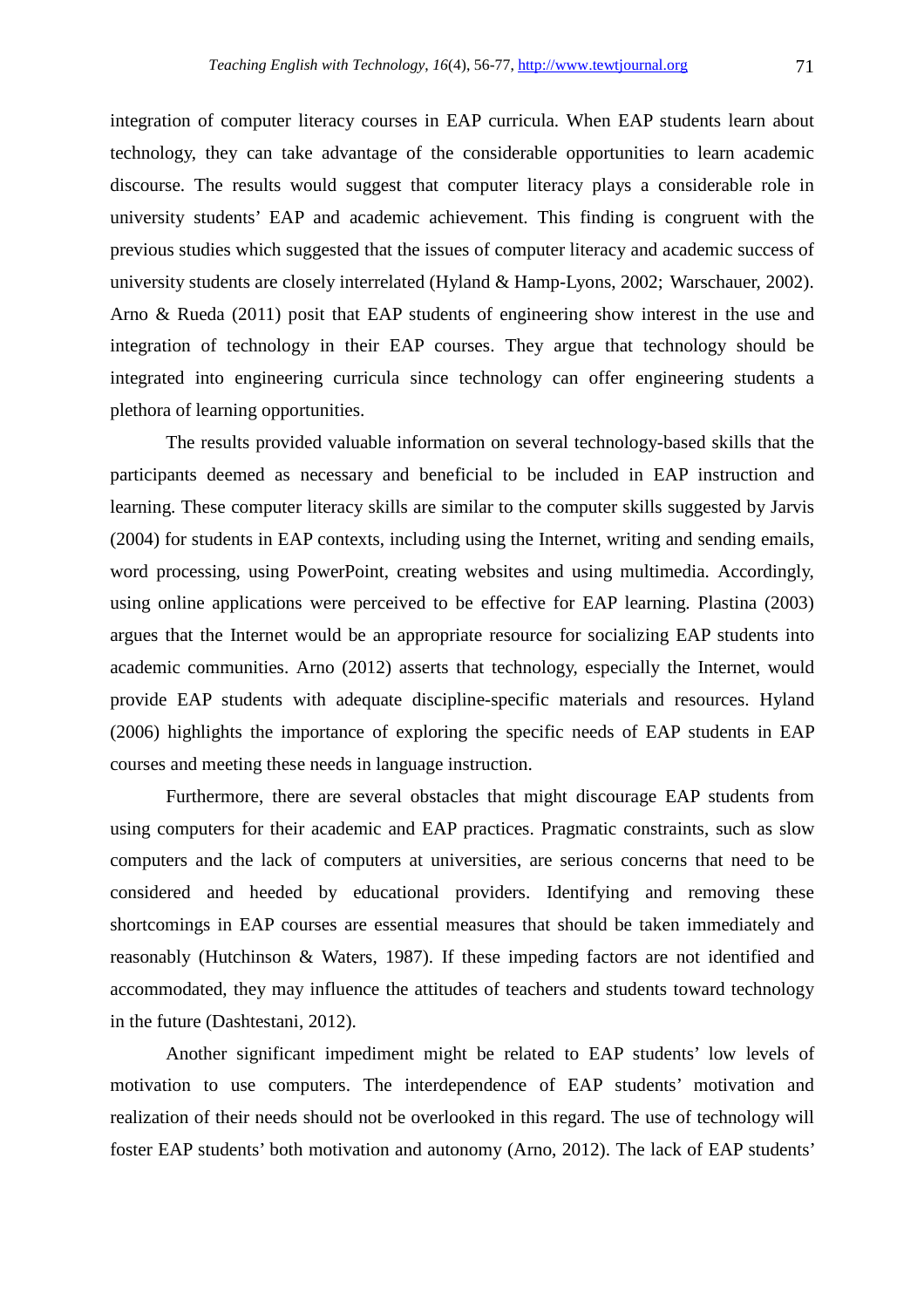motivation to use computers in EAP learning might be related to their lack of computer literacy or EAP practitioners' negligence in identifying their technological needs.

Jarvis (2009) maintains that EAP authorities should pave the way for the integration of computers into EAP courses. This implies that possible barriers to the use of computers should be removed. Admittedly, CALL will be normalized (Bax, 2003) in EAP contexts if we eliminate some limitations such as time restrictions, low computer literacy of educational stakeholders and the lack of computers (Ioannou-Georgiou, 2006). Moreover, EAP students' levels of English proficiency should be improved so that they can make use of various Internet-based and computer-based applications in English. The results of this study are commensurate with the limitations that Jarvis (2009) identified regarding the use of technology in EAP instruction, including practical limitations, and insufficient computer competence of EAP practitioners.

### **5. Conclusions and recommendations**

The present research has offered insights into the perceptions of EAP students and instructors of computer literacy levels. Based on the findings, it appears that EAP students did not have adequate computer literacy levels to use computer applications which can be used for EAP learning. This issue should be taken into consideration by EAP providers and authorities and they should implement measures and plans in order to foster EAP students' computer literacy levels. Findings related to participants' perceptions unraveled that specific computer literacy training courses and programs can be offered to EAP students. EAP instructors should use computer applications and resources and encourage their students to use technology in EAP courses. More importantly, the findings identified the types of computer-based needs and skills that EAP students perceived as important for EAP learning. These needs include using online English dictionaries, using various search engines, developing advanced wordprocessing skills, exchanging academic emails in English, participating in English academic forums, reading and using academic cyber-genres, and using computers in conducting academic research.

Despite EAP students' interest in fostering their computer literacy and the considerable role of computer competence in EAP students' academic and EAP learning, several pragmatic constraints were identified which might restrict learners' use of computers. Definitely, these limiting factors which hinder the integration and use of technology in EAP courses should be detected and eliminated. Eliminating these constraining parameters will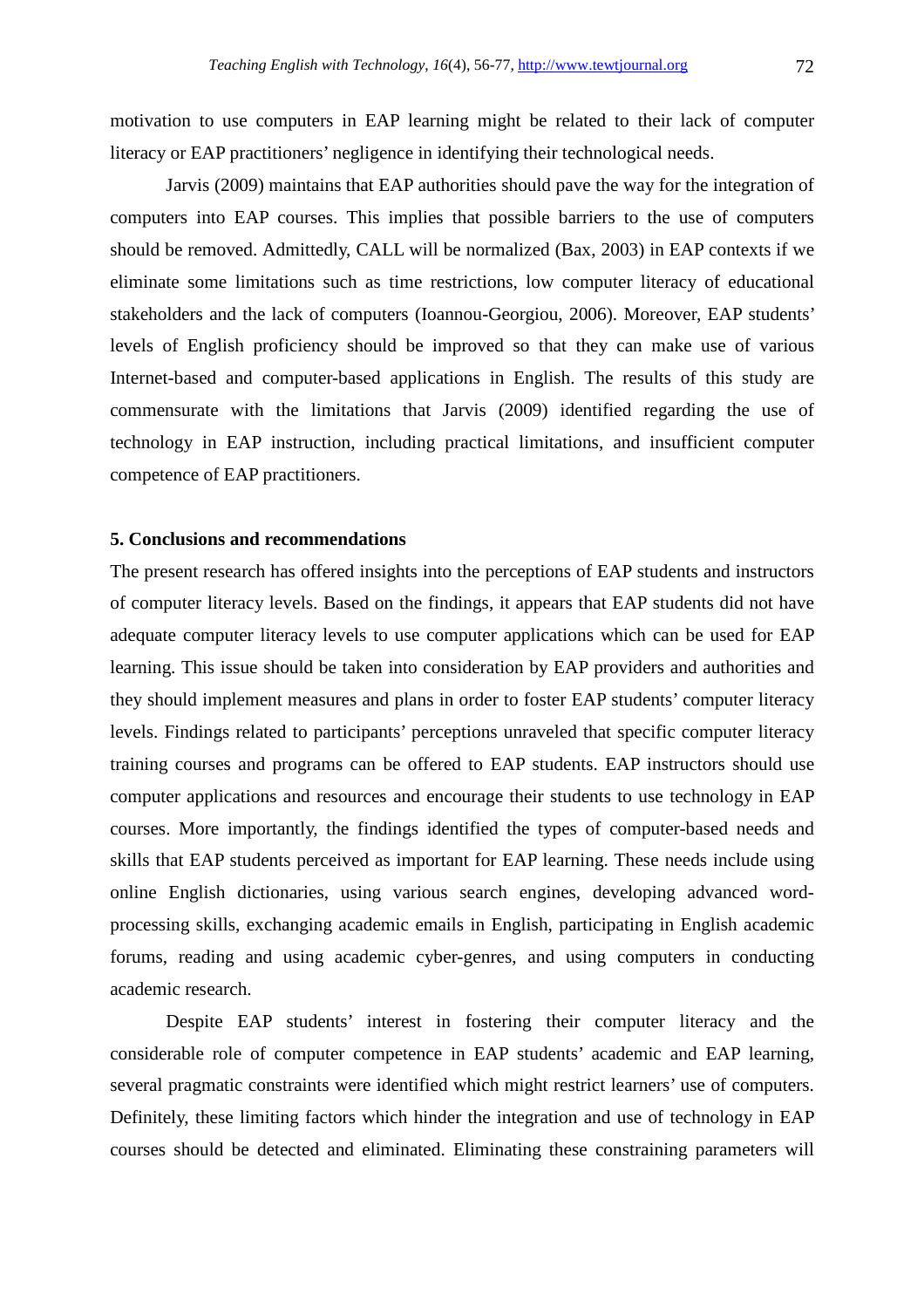facilitate the integration of technology in EAP courses and enhance students' motivation for and interest in using technology for their EAP and academic learning.

There are a plethora of opportunities and directions for future research since the issue of computer literacy in EAP instruction is still not a fully explored area of study. More research is needed into the nature of each computer literacy skill which might be related to EAP learning. In addition, future research is expected to evaluate the actual use of different computer applications and skills in EAP courses in order to identify the gap between EAP students' perceptions and their actual computer-based needs.

Lastly, it is equally important that more similar context-based and local studies be carried out in other countries concerning EAP students' technological needs and computer competence as well as barriers to the use of technology (Dashtestani, 2012). Obviously, the issue of EAP students' computer literacy is an important one and insights which might be gained from research in this realm would benefit future EAP course designing drastically.

### **Acknowledgements**

The authors would like to express their appreciations to Ruba Fahmi Bataineh and Abdallah Ahmad Baniabdelrahman and the journal of IJEDICT for granting the permission to use some items of their questionnaire (Bataineh & Baniabdelrahman, 2006) in this study. The university instructors and students are also appreciated for their patience and contribution to this study.

#### **References**

- Arno, E. (2012). The role of technology in teaching languages for specific purposes courses. *Modern Language Journal, 95*, 88-103.
- Arno, E., & Rueda, C. (2011). Promoting reflection on science, technology, and society among engineering students through an EAP online learning environment. *English for Academic Purposes, 10*(1), 19-31.
- Bataineh, R.F. & Baniabdelrahman, A.A. (2006). Jordanian EFL students' perceptions of their computer literacy*. International Journal of Education and Development using Information and Communication Technology, 2*(2), 35-50.
- Bax, S. (2003). CALL past, present and future. *System, 31*(1), 13-28.

Best, W. B., & Kahn, J. V. (2006). *Research in Education* (10th Ed.). New Delhi: Prentice Hall of India Pvt. Ltd.

- Bulter-Pascoe, M. E. (2009). English for specific purposes (ESP), innovation, and technology. *English Education and ESP*, 1-15. Retrieved from www.ouralliant.com/mbutler/Monograph\_Taiwan2009.pdf.
- Chen, C-F. E. (2006). The development of email literacy: from writing to peers to writing to authority figures. *Language Learning & Technology, 10*(2), 35-55.
- Corbel, C., & Gruba, P. (2004). *Teaching Computer Literacy*. Sydney: National Centre for English Language Teaching and Research/Macquarie University.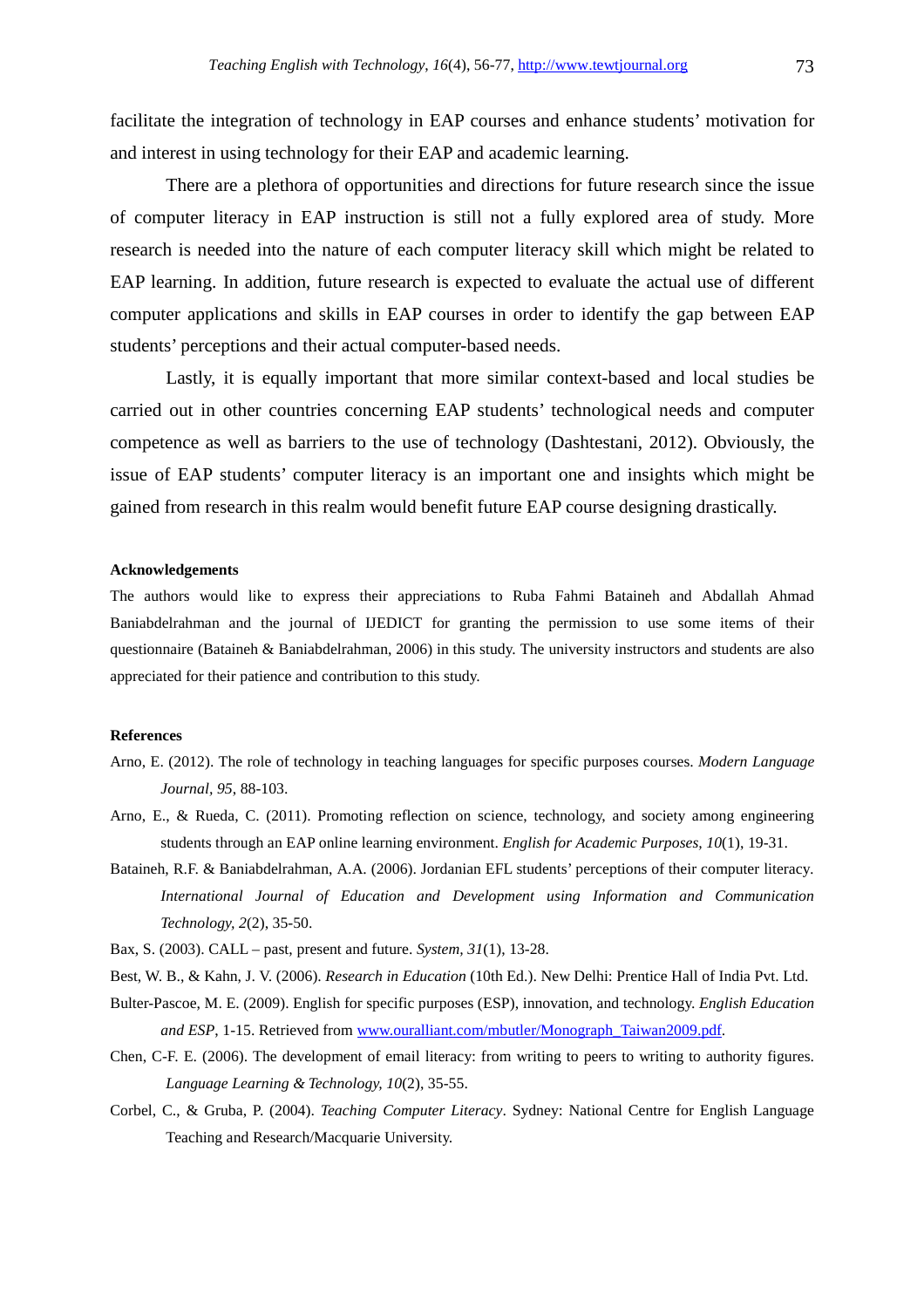- Cullen, B., & Pudwill, L. (2002). Presentations in the technical English classroom. *Paper presented at JALT in Shizuoka*. Retrieved from http://jalt-publications.org/archive/proceedings/2002/220.pdf.
- Dashtestani, R. (2012). Barriers to the implementation of CALL in EFL courses: Iranian EFL teachers' attitudes and perspectives. *The JALT CALL Journal, 8(*2), 55-70.
- Dashtestani, R. (2015). Examining the use of web-based tests for testing academic vocabulary in EAP instruction. *Teaching English with Technology, 15*(1), 48-61.
- Dashtestani, R. (2013). Students' acceptance and perspectives of PowerPoint presentations as learning tools in the Iranian English for academic purposes (EAP) context. *Taiwan International ESP Journal, 15*(10), 1- 18.
- Denzin, N. K., & Lincoln, Y. S. (2000). *Handbook of Qualitative Research* (2nd Ed.). Thousand Oaks, California: Sage Publications, Inc.
- Felea, C., & Stanca, L. (2010). Wiki tools and English for academic purposes fostering collaborative and autonomous learning in higher education. *Revista de Informatică Socială, 7*(14). Retrieved http://www.ris.uvt.ro/wp-content/uploads/2011/03/feleastanca55-65.pdf.
- Flowerdew, J., & Peacock, M. (2001). Issues in EAP: A preliminary perspective. In J. Flowerdew and M. Peacock (eds.), *Research Perspectives on English for Academic Purposes* (pp. 8-24). Cambridge: Cambridge University Press.
- Godwin-Jones, B. (2000). Emerging technologies: Literacies and technology tools/trends. *Language Learning and Technology, 4*(2), 11-18.
- Huckin, T. (2007). Electronic genres and what they mean for genre theory and pedagogy: Some thoughts. *Proceedings of SIGET (Simp´osio Internacional de Estudios de Gˆeneros Textuais), 4th International Symposium on Genre Studies.* Tubar˜ao, Santa Catarina, Brazil.
- Hutchinson, T., & Waters, A. (1987). *English for Specific Purposes: A Learning-centered Approach*. Cambridge: Cambridge University Press.
- Hyland, K. (2006). *English for Academic Purposes*. New York: Routledge**.**
- Hyland, K., & Hamp-Lyons, L. (2002). EAP: Issues and directions. *Journal of English for Academic Purposes, 1*(1), 1-12.
- Jarvis, H. (2001). Internet usage of English for academic purposes courses. *ReCALL, 13*(2), 206-212.
- Jarvis, H. (2004). Investigating the classroom applications of computers on EFL courses at higher education Institutions. *Journal of English for Academic Purposes, 3*(2), 111-137.
- Jarvis, H. (2009). Computers in EAP: change, issues and challenges. *Modern English Teacher, 18*(2), 51-54.
- Jarvis, H., & Pastuszka, L. (2008). Electronic literacy, reading skills and non-native speakers: issues for EAP. *CALL-EJ Online, 10*(1). Retrieved from http://callej.org/journal/10-1/jarvis.html
- Jordan, R. R. (1997). *English for Academic Purposes*. Cambridge: Cambridge University Press.
- Ioannou-Georgiou, S. (2006). The future of CALL. *ELT Journal, 60*(4), 382-384.
- Kasper, L. (2000). New technologies, new literacies: Focus discipline research and ESL learning communities. *Language Learning and Technology, 4*(2), 105-128.
- Kiliç-Çakmak, E. (2010). Learning strategies and motivational factors predicting information literacy selfefficacy of e-learners. *Australasian Journal of Educational Technology, 26*(2), 192-208.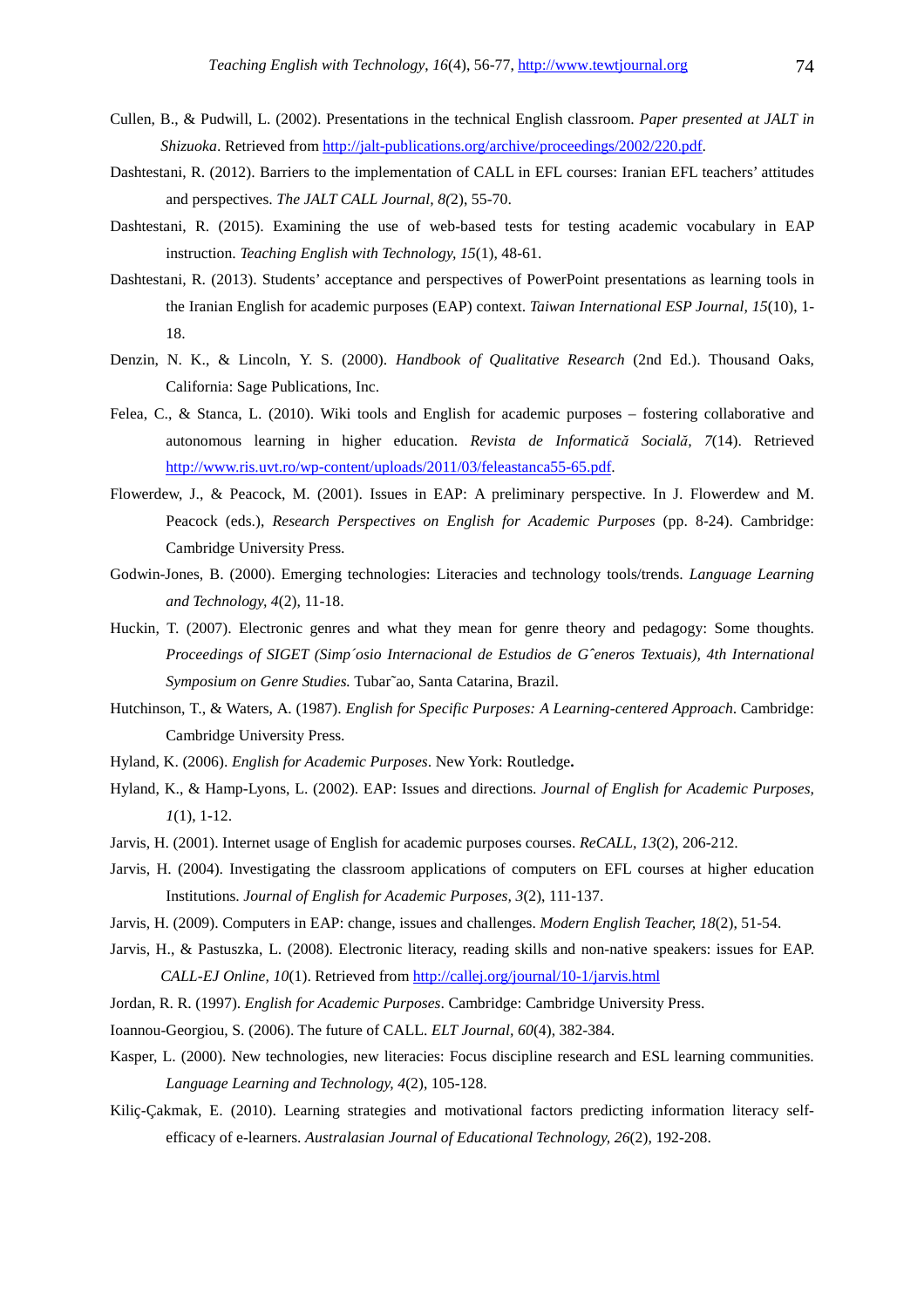- Lawal, K. O., Adegbemile, A. A., Aribisala, J. O., & Oke, S. A. (2008). A survey on the use of computers and Internet in conducting research and training in a developing country. *The Pacific Journal of Science and Technology, 9*(1), 83-89.
- Lockley, T. (2011). Japanese students' experience of ICT and other technology prior to university: A survey. *The JALT CALL Journal, 7*(1), 93-102
- Long, M. (2005). *Second Language Needs Analysis*. Cambridge: Cambridge University Press.
- Murray, A., & Blyth, A. (2011). A survey of Japanese university students' computer literacy levels. *The JALT CALL Journal, 7*(3), 307-318.
- Plastina, A. F. (2003). CALL-ing EAP Skills. *Teaching English with Technology, 3*(3), 16-30.
- Simpson, J. (2005). Learning electronic literacy skills in an online language learning community. *Computer Assisted Language Learning, 18*(4), 327-345.
- Slaouti, D. (2002). The World Wide Web for academic purposes: Old study skills for new? *English for Specific Purposes, 21,* 105-124.
- Son, J.-B., Robb, T., & Charismaidji, I. (2011). Computer literacy and competency: A survey of Indonesian teachers of English as a foreign language. *CALL-EJ, 12*(1), 26-42.
- Stapleton, P., & Helms-Park, R. (2006). Evaluating Web sources in an EAP course: Introducing a multi-trait instrument for feedback and assessment. *English for Specific Purposes, 25*, 438–455.
- Toledo, P. F. (2006). Computer, information and academic literacies in LSP pedagogy: Implications for curriculum design. *Revista electrónica periódica de filología alemana e inglesa,4*(13). Retrieved from http://anglogermanica.uv.es:8080/Journal/Viewer.aspx?Year=2006&ID=ftoledo.pdf
- Verezub, E., Grossi,V., Howard, K., & Watkin,P. (2008). Building e-based literacy for vocational education and training students. *Australian Journal of Educational Technology, 24*(3), 326-338.
- Warschauer, M. (2002). A developmental perspective on technology in language education. *TESOL Quarterly, 36*(3), 453-47.
- Warschauer, M., & Healey, D. (1998). Computers and language learning: An overview. *Language Teaching, 31*, 57-71.
- Warschauer, M., & Liaw, M. L. (2010). *Emerging Technologies in Adult Literacy and Language Education*. Washington, DC: National Institute for Literacy.
- White, C. (2003). *Language Learning in Distance Education*. Cambridge: Cambridge University Press.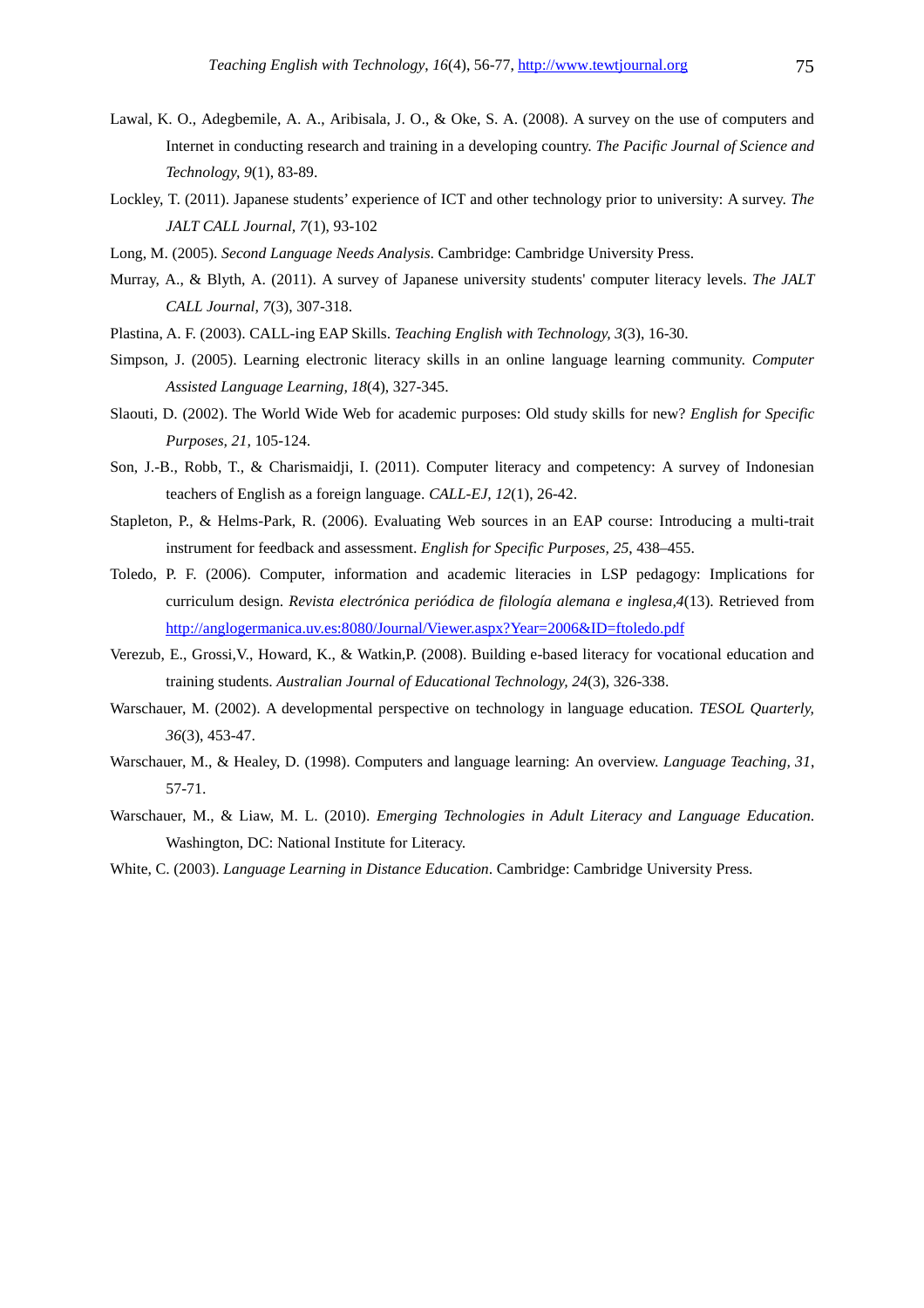### **Appendix 1. Computer literacy questionnaire**

### Dear participants,

The following questionnaire is part of a research project that investigates the perceptions of undergraduate students of CE about their levels of computer literacy and challenges to include computers in Iranian EAP courses.

### **Section I:** *Background Information*

| Name of University: |  |
|---------------------|--|
| Gender:             |  |
| Age:                |  |

### **Section II:** *Students' perceptions of their computer literacy*

The second section of the questionnaire aims to explore the perceptions of EAP students of CE of their levels of computer literacy. Please tick  $(\sqrt{\ })$  the relevant choice for each question.

\_\_\_\_\_\_\_\_\_\_\_\_\_\_\_\_\_\_\_\_\_\_\_\_\_\_\_\_\_\_\_\_\_\_\_\_\_\_\_\_\_\_\_\_\_\_\_\_\_\_\_\_\_\_\_\_\_\_\_\_\_\_\_\_\_\_\_\_\_\_\_\_\_\_\_\_\_\_\_\_\_\_\_\_\_\_

| Items                                             | Not proficient | Fairly proficient | A little proficient | Proficient |
|---------------------------------------------------|----------------|-------------------|---------------------|------------|
| 1. Using a scanner to import graphics             |                |                   |                     |            |
| 2. Installing programs on a hard disk             |                |                   |                     |            |
| 3. Using PowerPoint for educational purposes      |                |                   |                     |            |
| 4. Sending and receiving e-mails                  |                |                   |                     |            |
| 5. Using the Internet                             |                |                   |                     |            |
| 6. Using the computer in academic researching     |                |                   |                     |            |
| 7. Fixing common software problems                |                |                   |                     |            |
| 8. Fixing common hardware problems                |                |                   |                     |            |
| 9. Typing skills                                  |                |                   |                     |            |
| 10. Using suitable search engines                 |                |                   |                     |            |
| 11. Printing selected information from a database |                |                   |                     |            |
| 12. Installing operating systems                  |                |                   |                     |            |
| 13. Using a word-processor to create documents    |                |                   |                     |            |
| 14. Creating a spreadsheet                        |                |                   |                     |            |
| 15. Creating a database                           |                |                   |                     |            |
| 16. Programming skills                            |                |                   |                     |            |
| 17. Accessing information on a CD-ROM             |                |                   |                     |            |
| 18. Copying files                                 |                |                   |                     |            |
| 19. Deleting files                                |                |                   |                     |            |
| 20. Formatting drives                             |                |                   |                     |            |
| 21. Creating and maintaining a basic weblog       |                |                   |                     |            |
| 22. Digital image manipulation                    |                |                   |                     |            |
| 23. Using a Wiki                                  |                |                   |                     |            |
|                                                   |                |                   |                     |            |